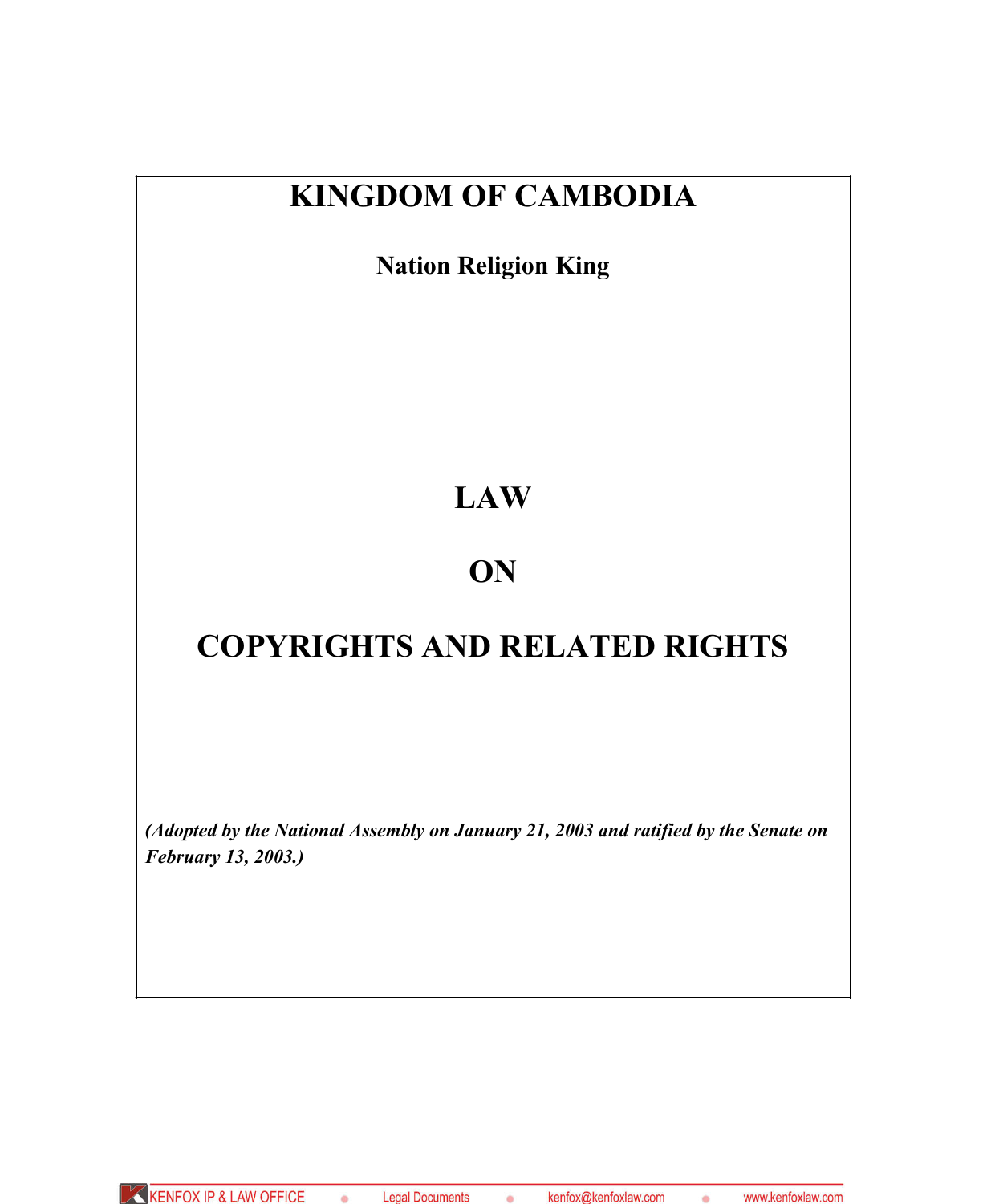# **CHAPTER I**

# **General Provisions**

### **Article 1**

The purpose of this law is, by providing for the rights of author, and the right related thereon with respect to works and the protection of cultural products, performance, phonogram, and the transmission of broadcasting organization in order to secure a just and legitimate exploitation on those cultural products, and thereby contribute to the development of culture.

### **Article 2**

In this law, the principal terms shall have the following meaning:

- a- "**Work**" means a product in which thoughts or sentiment are expressed in a creative way, and which falls within the literary, scientific, artistic or musical domain;
- b- "**Author**" means a person who created a work;
- c- "**Performance**" means the acting on stage namely dancing, musical performance, singing, or delivering in other ways and means of artistic work, tradition, habit, literary, education, or science;
- d- "**Recitation**" means the oral expression by means of speaking, reading, and pronouncing of work in rhythm;
- e- "**Performers**" mean artists, dancers, musicians, singers or other persons who give a performance;
- f- "**Database**" means an aggregate of information, articles, numerical, diagrams which is systematically constructed, so that such information can be searched for with the aid of a computer;
- g- "**Audio visual work**" means a work, which consists of a series of inter-linked pictures, in which give an impression of movement, with or without sound, able to be seen, and if accompanied by sound, able to be heard.
- h- "**Broadcast**" means the transmission of sound, pictures, documents or other messages through radio, television, cable television or satellite;
- i- "**Communication to the public**" is the transmission by wire or without wire of the images or sounds, or both, of a work, a performance, a phonogram or a broadcast in such a way that the images or sounds can be perceived by persons outside the normal circle of a family and its closest social acquaintances at a place or places so distant from the place where the transmission originates that, without the transmission, the images or sounds would not be perceivable and, further, irrespective of whether the persons can receive the images or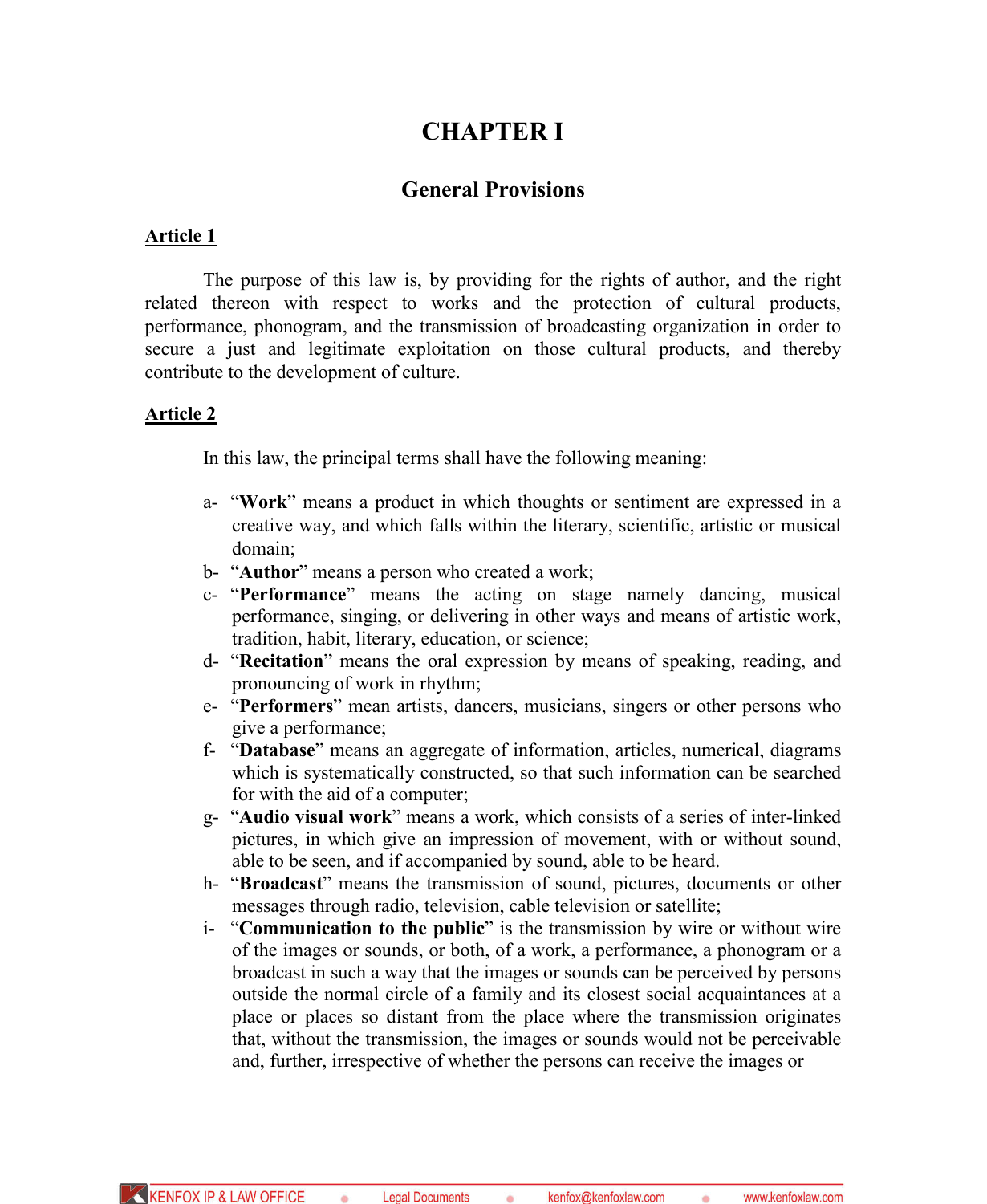sounds at the same place and time, or at different places and/or times individually chosen by them;

- j- "**Phonogram**" is the fixation of the sounds of a performance or other sounds, or of a representation of sounds, other than in the form of a fixation incorporated in a cinematographic or other audiovisual work;
- k- "**Phonogram Producer**" means a person who produces the phonograms as providing in paragraph (j);
- l- "**Computer program**" means a sum of instructions expressed in letters, or codes, or illustrations, or in any other possible forms, once incorporated in a computer, which has its aim to accomplish a task or particular result by means of a computer or through an electronic procedure capable of information processing.
- m- "**Reproduction**" is the whole or partial making of one or more copies of a work or phonogram in any manner or form, including any permanent or temporary storage of the work or phonogram in electronic form;
- n- "**Broadcasting organization**" means radio, television, and cable television station or satellite.
- o- "**Related Right**" is the right of performer, phonogram producer, and broadcasting organization.

# **Article 3**

The following works shall be granted protection under this law including works of the authors, works of the performers, phonograms, and broadcasts through the broadcasting organizations.

# 1). **Works of the authors:**

- a- Works of authors who are nationals of, or have their habitual residence in Cambodia, including legal entity established under the law of the Kingdom of Cambodia and having headquarters located in the territory on the Kingdom of Cambodia.
- b- Works of first publishing in the Kingdom of Cambodia, including works of first publishing abroad, which were brought to publish in the Kingdom of Cambodia within 30 days (thirty days) of the first communication to the public.
- c- Audiovisual work, the producer of which has his headquarters or habitual residence in the Kingdom of Cambodia.
- d- Works of architecture erected in the Kingdom of Cambodia and other artistic works incorporated in a building or other structures located in the Kingdom of Cambodia.
- e- Works for which the Kingdom of Cambodia has obligation to grant protection under international treaties.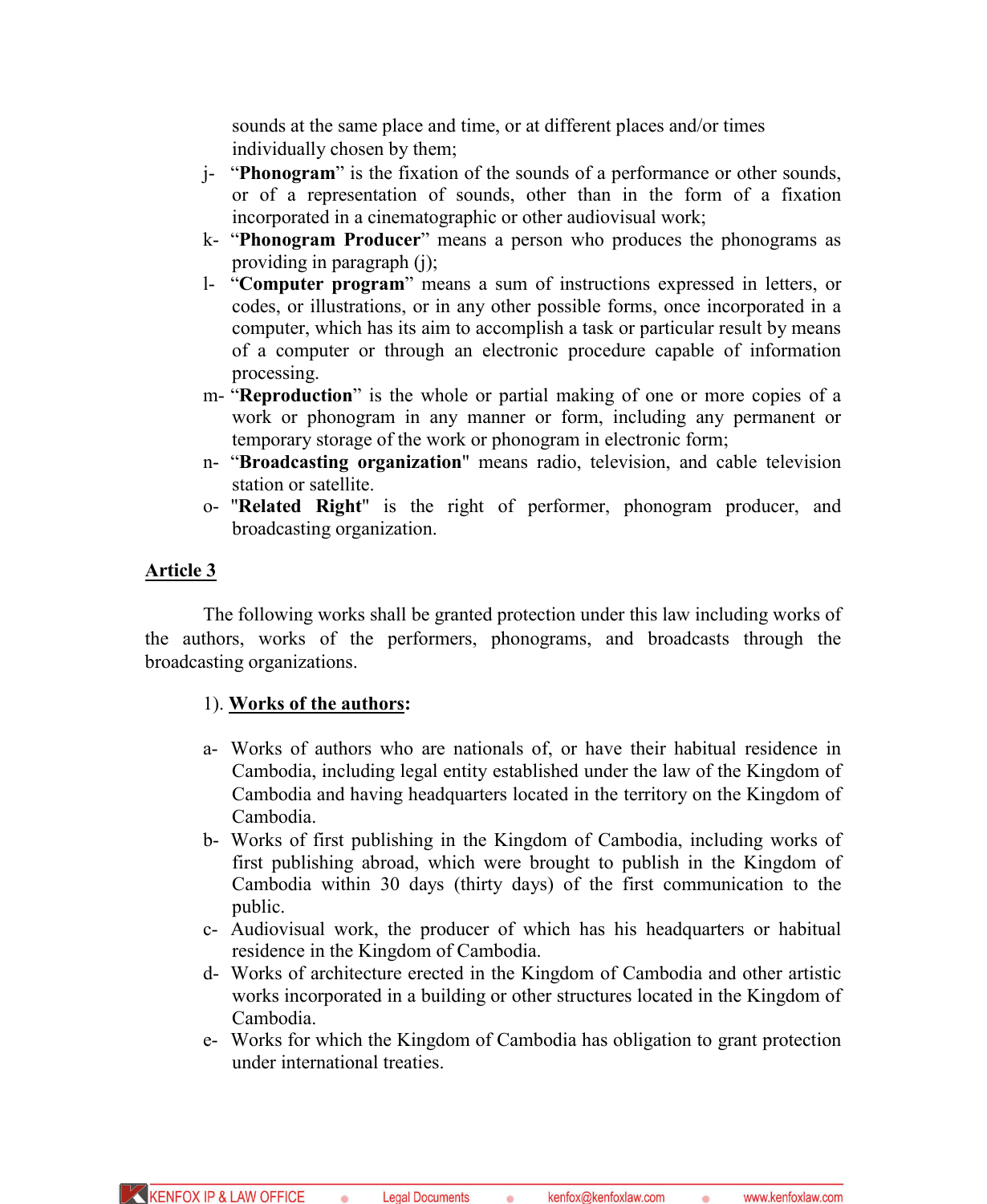# 2) **Works of the performers**:

(a) Performers who are nationals of Cambodia;

- (b) Performers who are not nationals of Cambodia but whose performances:
	- Take place in the territory of Cambodia; or
	- Are incorporated in phonograms that are protected under this Law; or
	- Have not been fixed in a phonogram, but are included in the broadcasts qualifying for protection under this law.

# 3) **Phonograms**:

- (a) Phonograms, the producers of which are nationals of Cambodia;
- (b) Phonograms first fixed in the Kingdom of Cambodia;
- (c) Phonograms first published in the Kingdom of Cambodia.

# (d)

# 4) **Broadcasts through broadcasting organizations**:

- (a) Broadcasts of broadcasting organizations, the headquarters of which are located in the Kingdom of Cambodia;
- (b)Broadcasts transmitted from transmitters located in the Kingdom of Cambodia.

The provisions in this Law shall also apply to performers, phonogram producers, and broadcasting organizations that are eligible for protection by virtue of and in accordance with any international treaties or other international agreements to which the Kingdom of Cambodia is a party.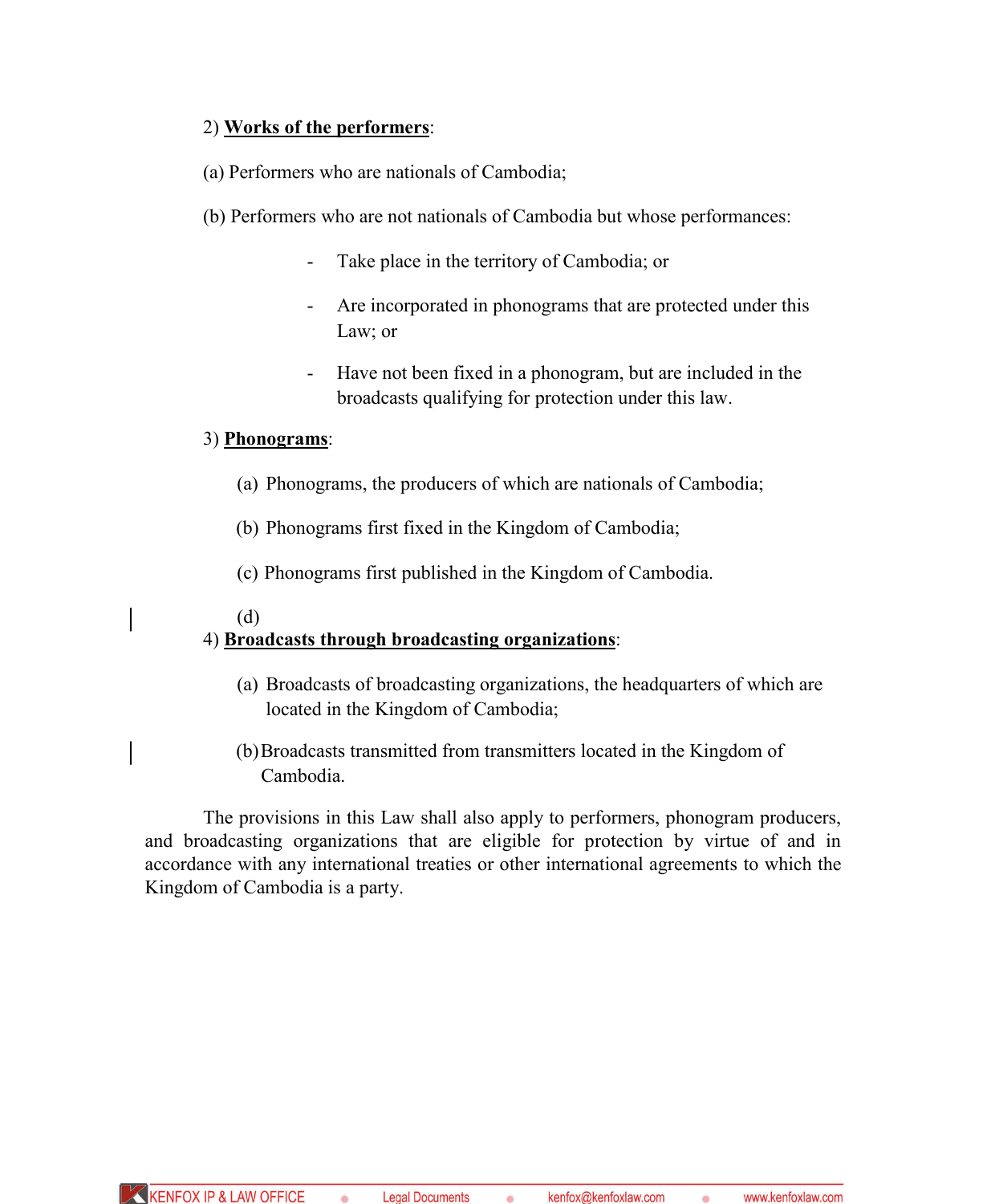# CHAPTER II

# Copyrights

# **SECTION 1**

# **Works**

# **Article 4**

To be reputed as originals are works, which are the true intellectual creations of their authors.

# **Article 5**

A work is deemed created, independently of all public disclosure, by the sole fact of the realization, even if incomplete, of the author's idea.

# **Article 6**

Collaboration work refers to a work whose creation was the result of the joint efforts of several natural persons.

Derivative work refers to a work created based on original work by means of translating, adapting or modifying.

Collective work refers to a work created by several natural persons, at the initiative of a natural person, who edits, publishes and discloses it under his/her direction and name.

# **Article 7**

The following subject matters, in accordance with the contents of Article 3, are being protected under this law:

- **a-** All kinds of reading books or other literary, artistic, scientific, and educational documents,
- **b-** Lectures, speeches, sermons, oral or written pleadings and other works of the same characteristics.
- **c-** Dramatic works or musical dramas.
- **d-** Choreographic works, either modern or adapted from traditional works or folklore.
- **e-** Circus performances and pantomimes.
- **f-** Musical compositions, with or without words.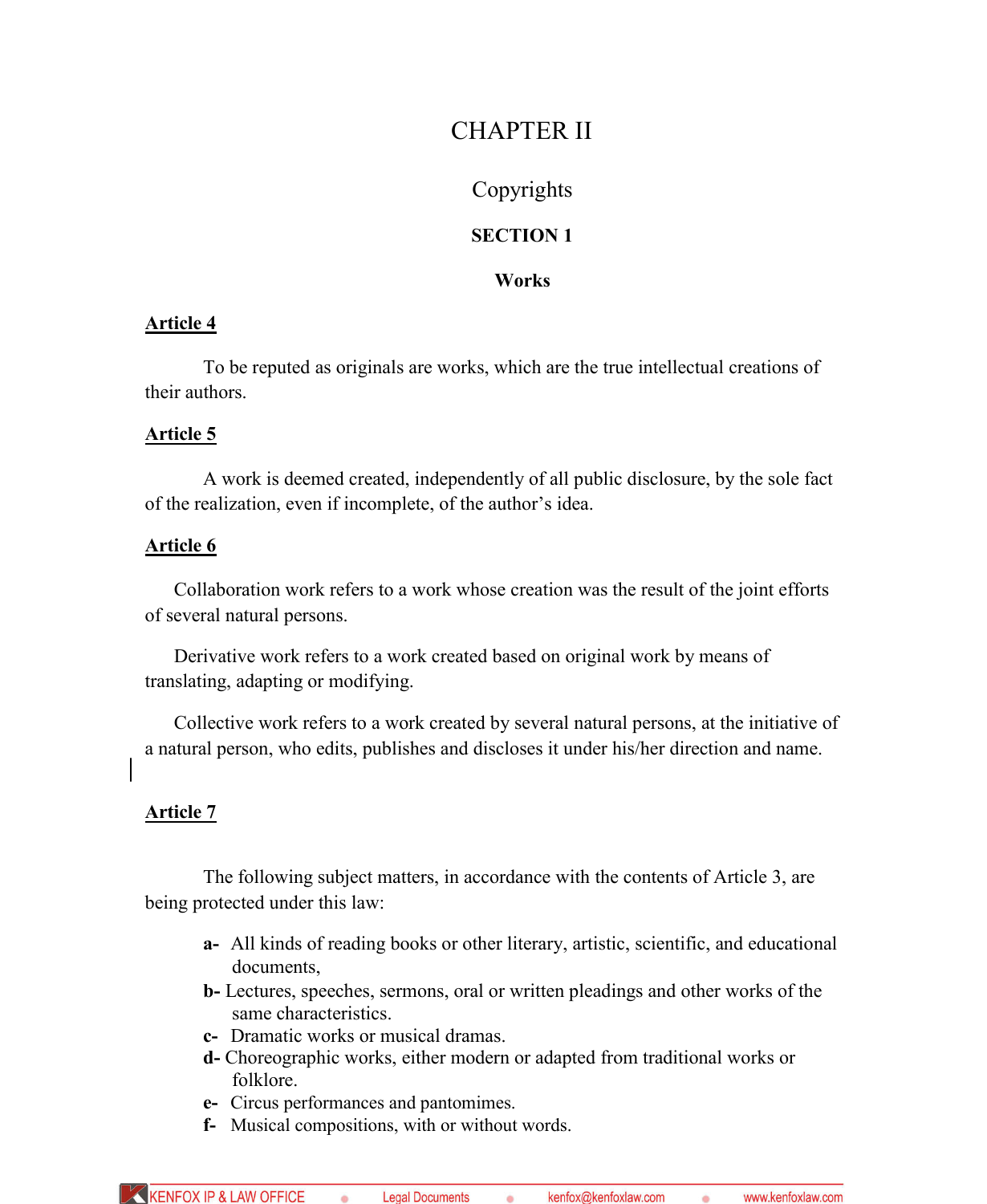- **g-** Audio-visual works.
- **h-** Works of painting, engraving, sculpture or other works of collages, or applied arts.
- **i-** Photographic works, or those realized with the aid of techniques similar to photography
- **j-** Architectural works.
- **k-** Maps plans, sketches or works pertaining to geography, topography, or other sciences.
- **l-** Computer program and the design encyclopedia documentation relevant to those programs.
- **m-** Products of collage work in handicraft, hand-made textile products or other clothing fashions.

# **Article 8**

Derivative works including translations, adaptations, arrangements and modification or other improvements of works, or compilation of databases, whether in machine readable or other forms shall be also protected by this law.

The protection of any work referred to in the above paragraph shall be without prejudice to any protection of an original work incorporated in or utilized for the making of such a new work.

# **Article 9**

The title of any work, in which it presents an original character of work, is protected by law like the work itself.

No one can, even if the work is no longer protected in terms of articles 30 and 31 of this law, use the title of this work to individualize another work of the same genre, in conditions likely to give rise to confusion.

# **Article 10**

The following works shall not be fallen under any protection by this law:

- a- Constitution, Law, Royal Decree, Sub-Decree, and other Regulations.
- b- Proclamation (Prakas), decision, certificate, other instructed circulars issued by state organizations.
- c- Court decision or other court warrants.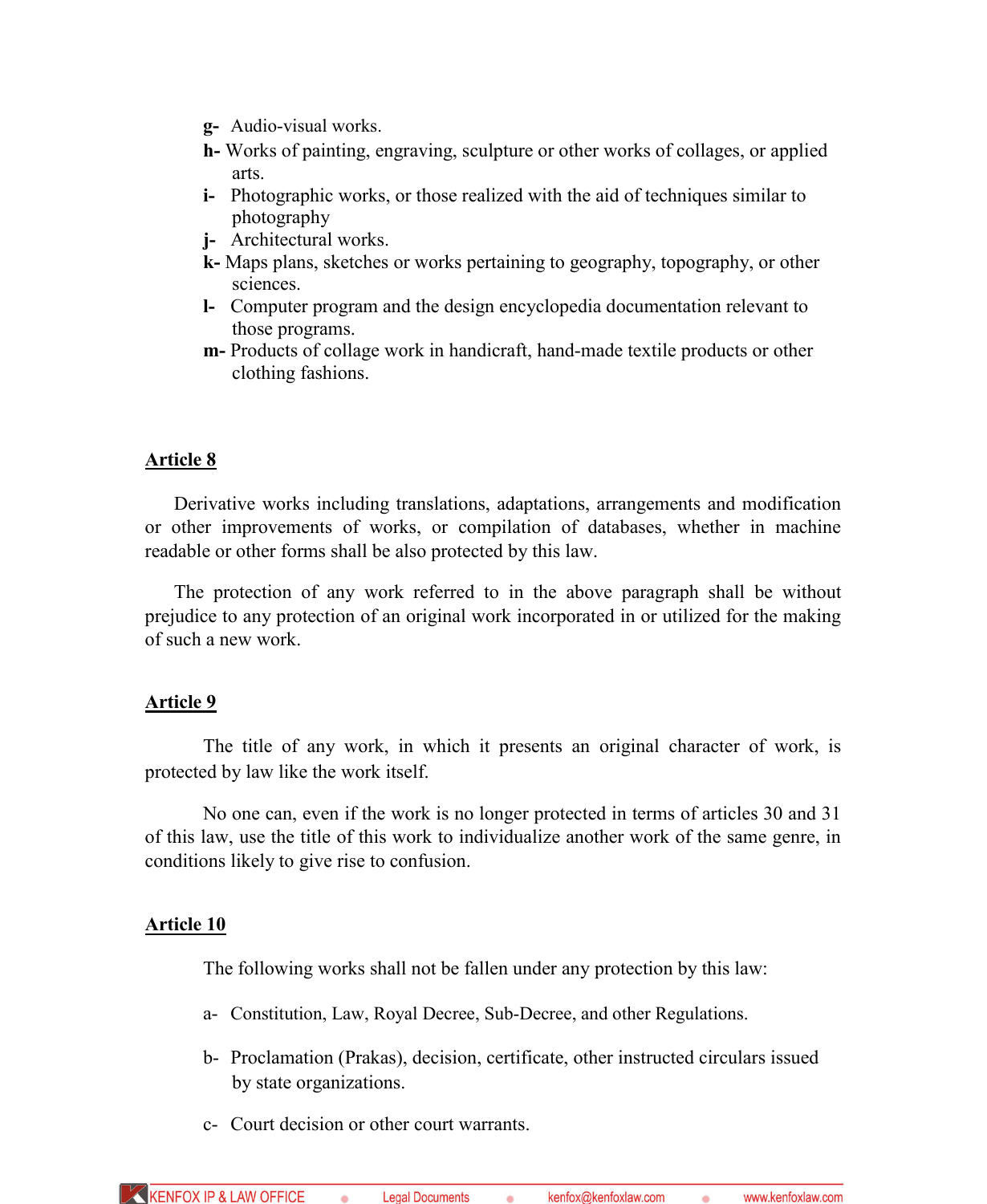d- Translation of those materials mentioned in the preceding paragraphs (a), (b), and (c) of this article.

e- Idea, formality, method of operation, concept, principle, discovery or mere data, even if expressed, described, explained or embodied in any work.

### **SECTION 2**

### **Authors**

### **Article 11**

The title of author belongs, unless there is evidence to the contrary, to the natural person or persons in whose name the work is created and disclosed.

### **Article 12**

Co-authors are the owners of a work of collaboration. Co-authors have to exercise their rights based on unanimous and written agreement. In case of disagreement, they have to file their petition to the court.

### **Article 13**

Natural person or legal person whose name has been publicly disclosed in that work during the time of communicating to the public, this person is vested with the author's rights unless having any contradicted evidence against it.

# **Article 14**

The author of a work under pseudonymous or anonymous enjoys the rights vested on that work.

As long as the author has not made known his/her civil identity, and demonstrated that he/she is the author, he/she will be represented by the publisher or person who originally disclosed the work, who shall be entitled to exercise and enforce the moral and economic rights of the author. The publisher or the person originally discloses the work must have in his/her possession an agreement identifying the identity, pseudonymous or anonymous name of the author.

Paragraph (2) of this article is not applicable, when the pseudonym adopted by the author discloses the author's true name.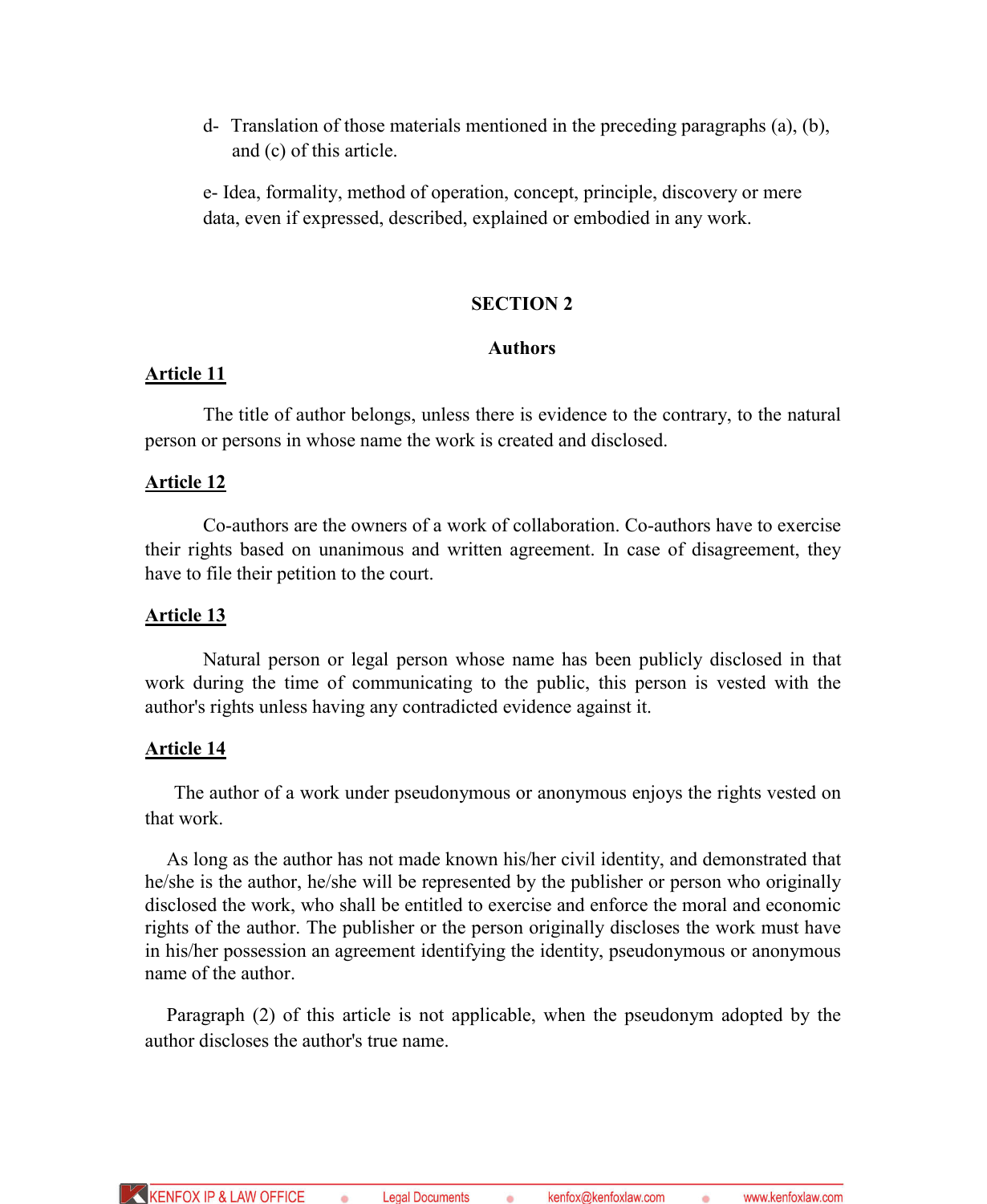# **Article 15**

One or more natural person who realize(s) the intellectual creation of audio-visual work is (are) deemed to be the author/authors of that audio-visual work.

Unless having contradictory evidence, the following co-authors of the audiovisual work are:

- a). The director.
- b). The author of scenario.
- d). The author of the adaptation.
- e). The author of the spoken text.
- f). The author of the musical compositions, with or without words, specially created for the sake of that work.
- g). The author of the graphic arts for animated works.

### **Article 16**

The author of work is the first holder of the moral and economic rights. In the case of a work created by an author for the benefit of a natural or legal person who is an employer under the framework of a working contract and the contract to utilize that work, unless otherwise specified by the provisions contradicted to the above mentioned contracts, the economic rights in that work are considered to be transferred to the employer.

### **Article 17**

The conclusion of a contract between the co-authors of an audiovisual work and the producer, in which they undertake to make contributions to the audiovisual work excluding the author of musical works shall, unless provided otherwise in the said contracts, imply a presumption of the assignment to the producer of the audiovisual work of the economic rights. The co-authors shall, however, maintain their economic rights according to the extended use of their contributions, in case those contributions have been separately undertaken from the creation of audiovisual work.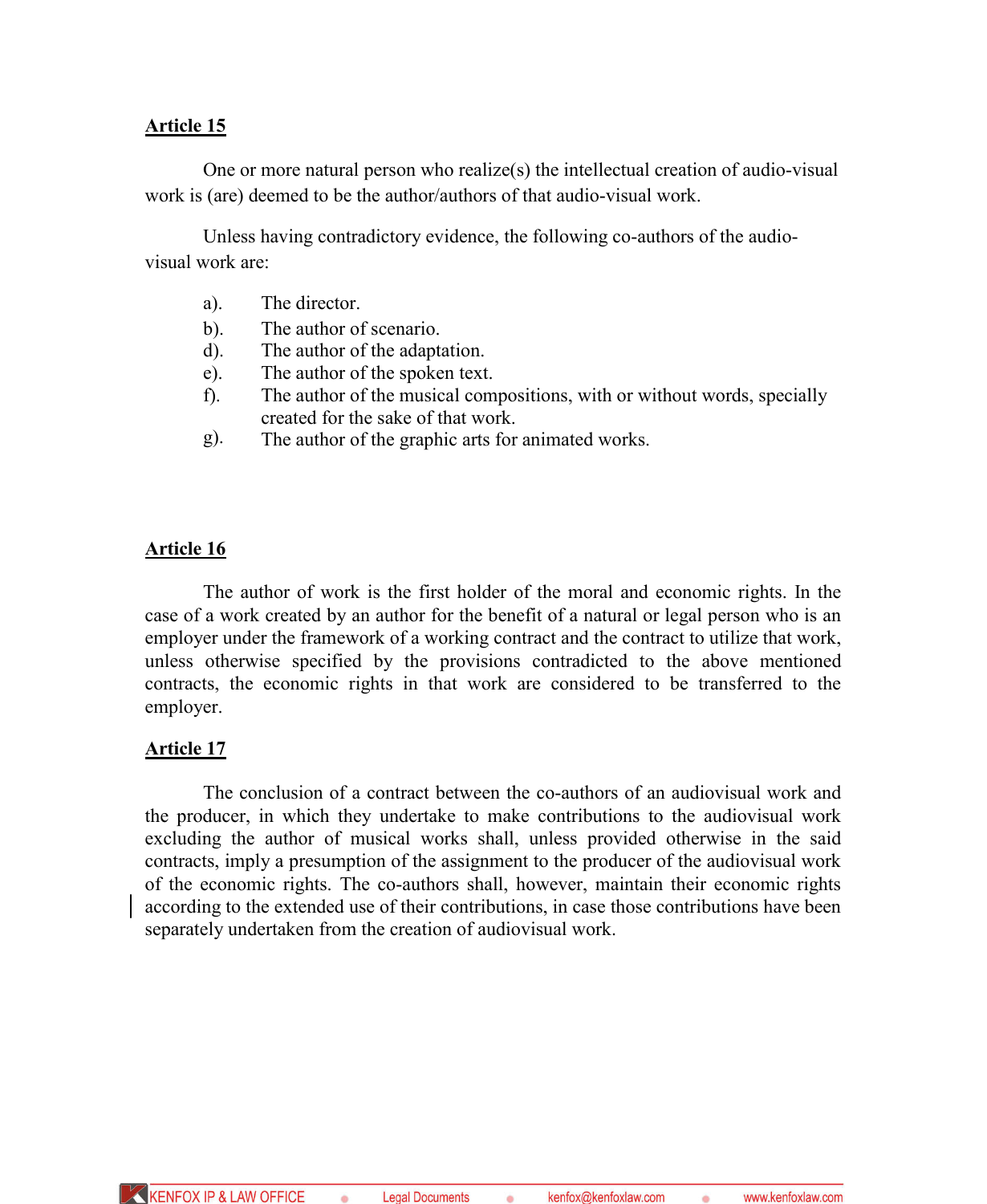# **SECTION 3**

### **Rights of the authors**

### **Article 18**

The author of a work shall enjoy an exclusive right on that work, which shall be enforceable against all persons.

These rights include moral right and economic right.

### **Article 19**

The moral right of the author is perpetual, inalienable, undistrainable and imprescritible. It shall be transmitted mortis-causa to the heirs of the author or to the third party in accordance with provisions stipulated in the will.

In case of having no heir, this right will be subjected to the administration and governance of the state represented by the Ministry of Culture and Fine Arts.

### **Article 20**

The moral right of the author contains the following three particular points:

- (a) The author has exclusive right to decide the manner and the timing of disclosure of his/her work as well as the principle to govern this disclosure...
- (b) For the purpose of relation with the public, the author enjoys hi/her right in respect of his/her name, title, and work.
- 3) The author has right to oppose all forms of distortion, mutilation or modification of the content of his/her work, which would be prejudicial to his/her honor or reputation.

# **Article 21**

Economic right is the exclusive right of the author to exploit his/her own work through the authorization of reproduction, communication to the public, and creation of derivative work.

Unless otherwise specified in the provisions of articles 24, 25, 26, 27, 28 and 29, the author has exclusive right to act by him/herself or authorize someone to do the followings: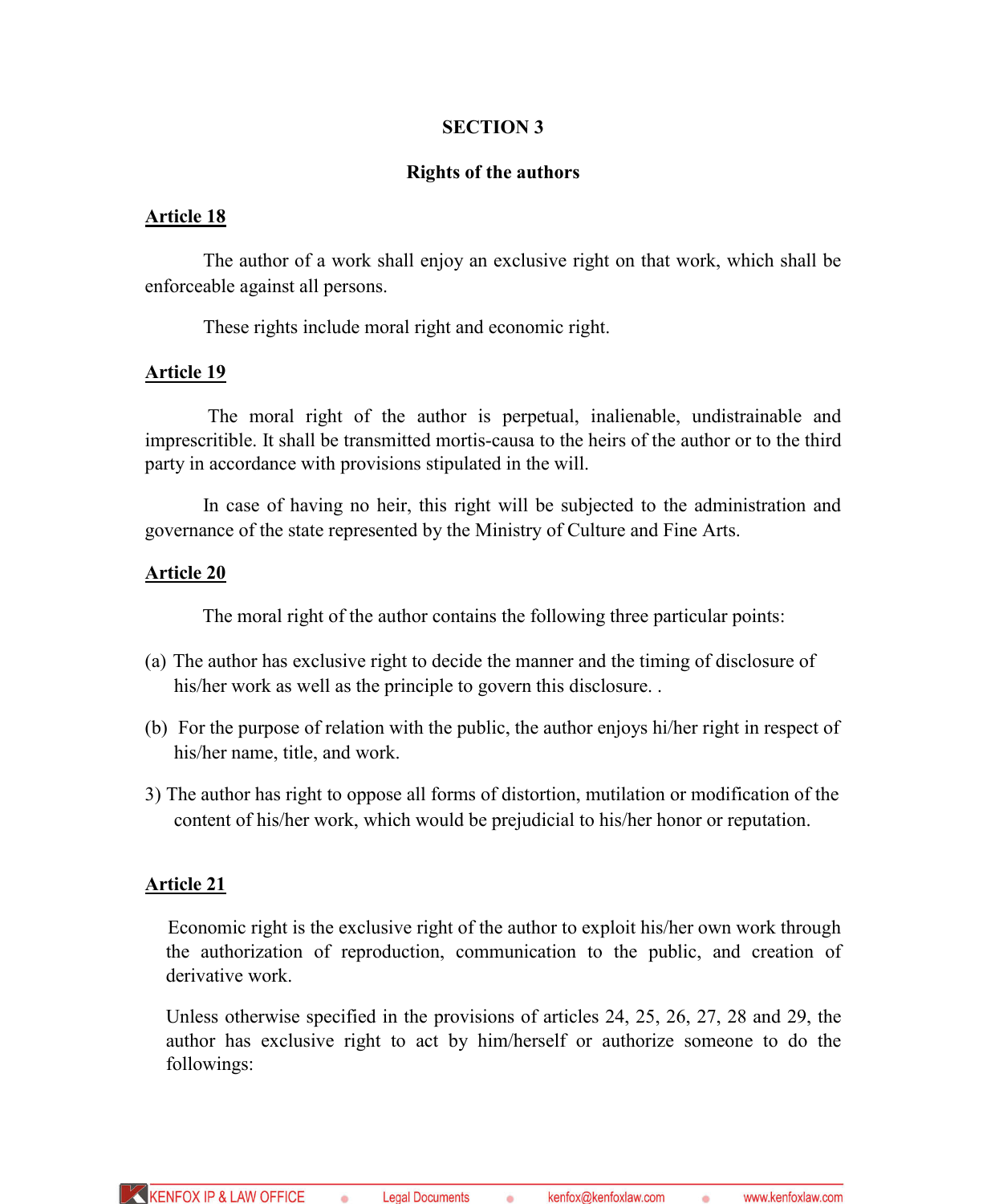- a. Translation his/her work into foreign language.
- b. Adaptation and simplification or undertake any modifications of his/her work.
- c. Rental or public lending of the original or a copy of an audiovisual work, or a work embodied in a phonogram, a computer program, a database or a musical work in the form of musical notation.
- d. Public distribution by sale, rental of the original or a copy of the work that has not already been subject to a sale or transfer of ownership authorized by the owner of copyright;
- e. Importation into the country, the reproduction copies of his/her works.
- f. Reproduction of work.
- g. Public performance of the work.
- h. Public display of the work
- i. Broadcasting of the work;
- j. Other means of communications to the public of the work.

Rental right as mentioned in the above paragraph (c) of this Article, is not applicable for the rental of computer program when the program itself is not the main objective of rent.

### **Article 22**

Except for having contradictory provisions in the contract, the economic rights on a computer program and its encyclopedia documentation created by one or more employees in the exercise of their duties or following the instructions of their employer are property of the employer who is alone entitled to exercise them.

The same is true in favor of the person, who hires other persons to create the computer program by virtue of purchasing contract. That person shall entitle the economic right.

# **SECTION 4**

### **Limitations of the author's Right**

# **Article 23**

The importation of a copy of work by any natural person, for his/her personal use, can be done without the consent of the author of that work or the right-holder.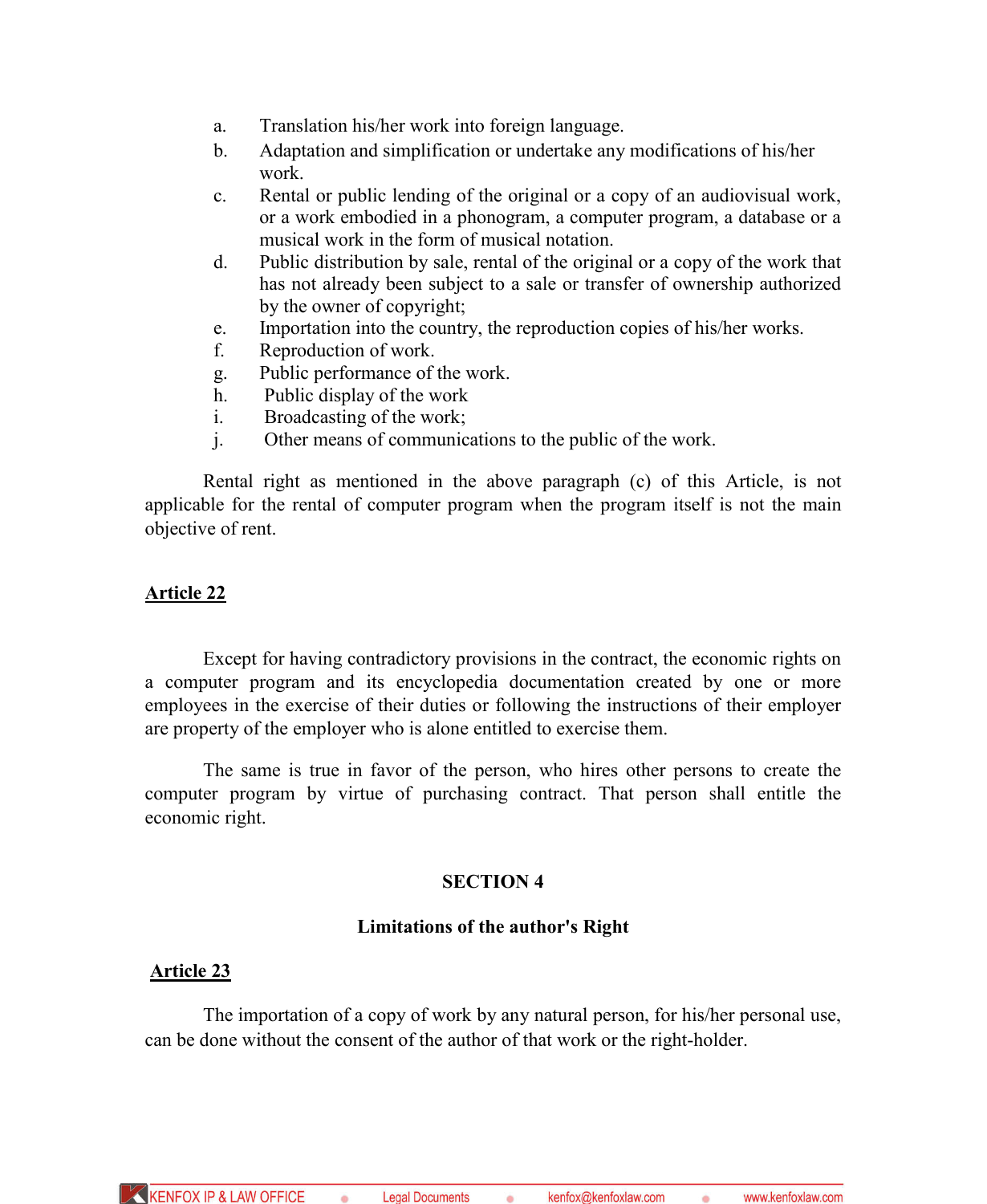# **Article 24**

The private reproduction of a published work in a single copy shall be permitted without the authorization of the author or the right-holder, where the reproduction is made by a natural person exclusively for his own personal purposes.

The permission under the proceeding paragraph of this article shall not extend to the reproduction:

- (a) Of a work of architecture in the form of building or other construction;
- (b) In the form of reprography of the whole or a substantial part of a book, and of a musical work in the form of musical notation;
- (c) Of the whole or of a substantial part of a database in digital form;
- (d) Of a computer program, other than a backup-copy.
- (e) Of any work, in cases where reproduction would conflict with a normal exploitation of the work or would otherwise unreasonably prejudice the legitimate interests of the author or the right-holder.

### **Article 25**

The author cannot prohibit the following acts:

- a- Free and private representations made exclusively to a close circle of people such as family or friends.
- b- The arrangement to preserve in a library the copy of work for the purpose of conservation or research.
- c- The use of work for the purposes of education, which is not for financial gain.
- d- The translation of works from Khmer language into the languages of the ethnic minorities or vice versa;

If there is a clear indication of the author's name and the source of work, the following acts are not subjected to any prohibitions by the author:

- The analyses and short quotations justified by the critical, polemical, pedagogical, scientific or informative nature of that work.
- 
- The broadcasting of press commentary.<br>- The dissemination of speeches addresse The dissemination of speeches addresses to the public either entirely or in part, through press release or television broadcasting.
- The adaptation of comic, style or caricature, based on original work.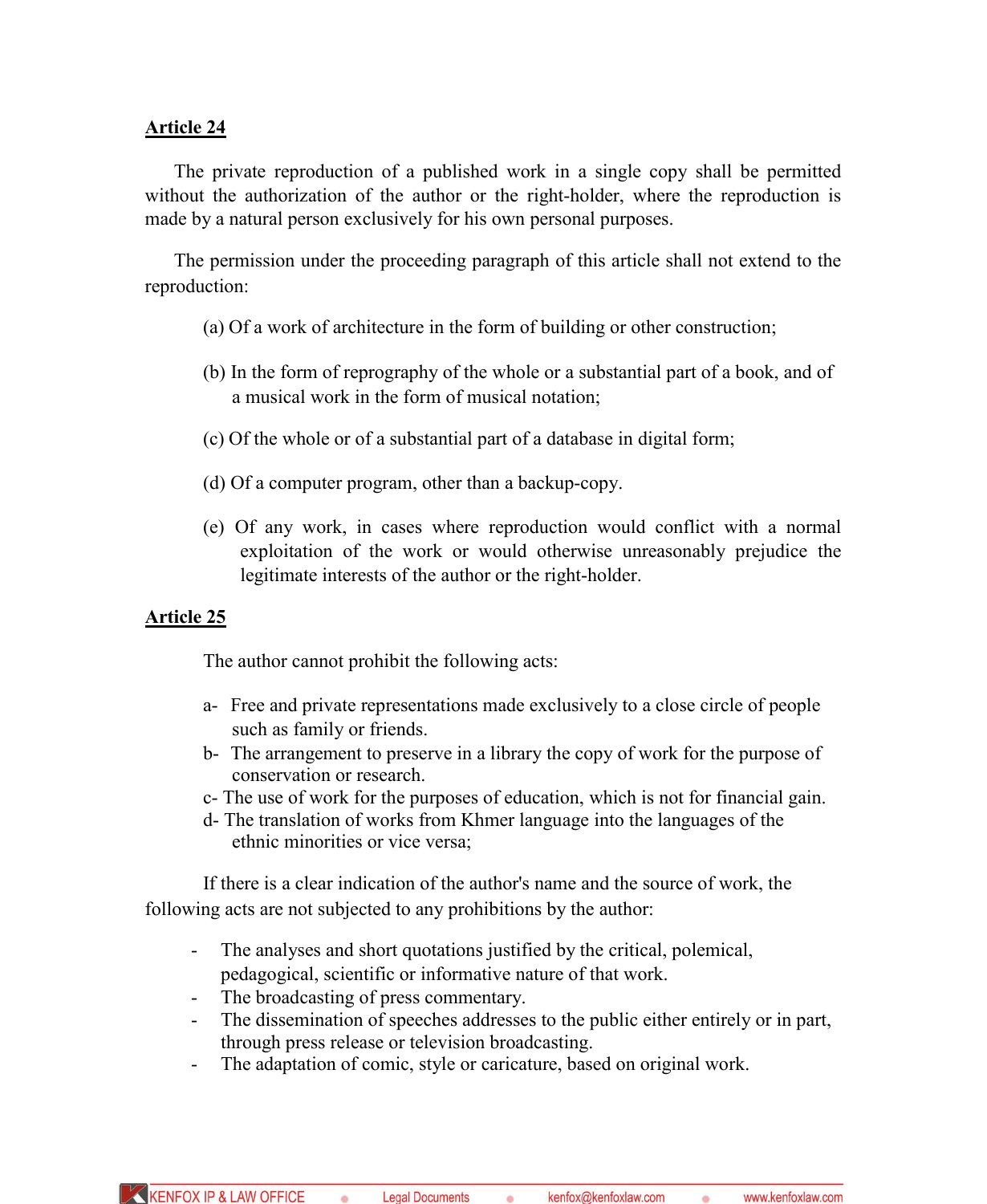- The reproduction of graphic or plastic work which is situated in the public place, when this reproduction doesn't constitute the principle subject for subsequent reproduction.

### **Article 26**

The author of work based on the true story of life of any person or family has to seek authorization from that person or family member who is the heir of that family.

### **Article 27**

The temporary reproduction of a work is allowed on the condition that this reproduction takes place during the course of utilization of work for which the authorization of the right-holder is granted.

### **Article 28**

Notwithstanding the provisions of Article 21 of this law, it is permitted, without authorization of the author and without payment of any remuneration, to cite a legitimately published work in another work.

This reproduction of citation must be done on the condition that source and author's name is indicated, if author's name is given in that source. Such citation also should not be made more than the necessary purpose.

### **Article 29**

Notwithstanding the provisions of Article 21 of this law, it is permitted to:

- a- Use a legally published work for the purpose of illustration in publication such as book or newspaper, or by broadcasting, or by audio or visual screening which are intended for educational purposes, without payment of any remuneration. In this connection, source and author's name must be identified, if author's name is given in the source.
- b- Reproduce any separated articles, articles of the newspaper or magazine, or short extracts of any legally published works. This reproduction can be done providing that it is made by reprographic means, and must be used for the sake of teaching or for examinations held by any educational establishments of which the activities do not lead directly or indirectly to commercial gain and must be done with appropriate reason according to this specific objective. The said reproduction can be done without the author's authorization and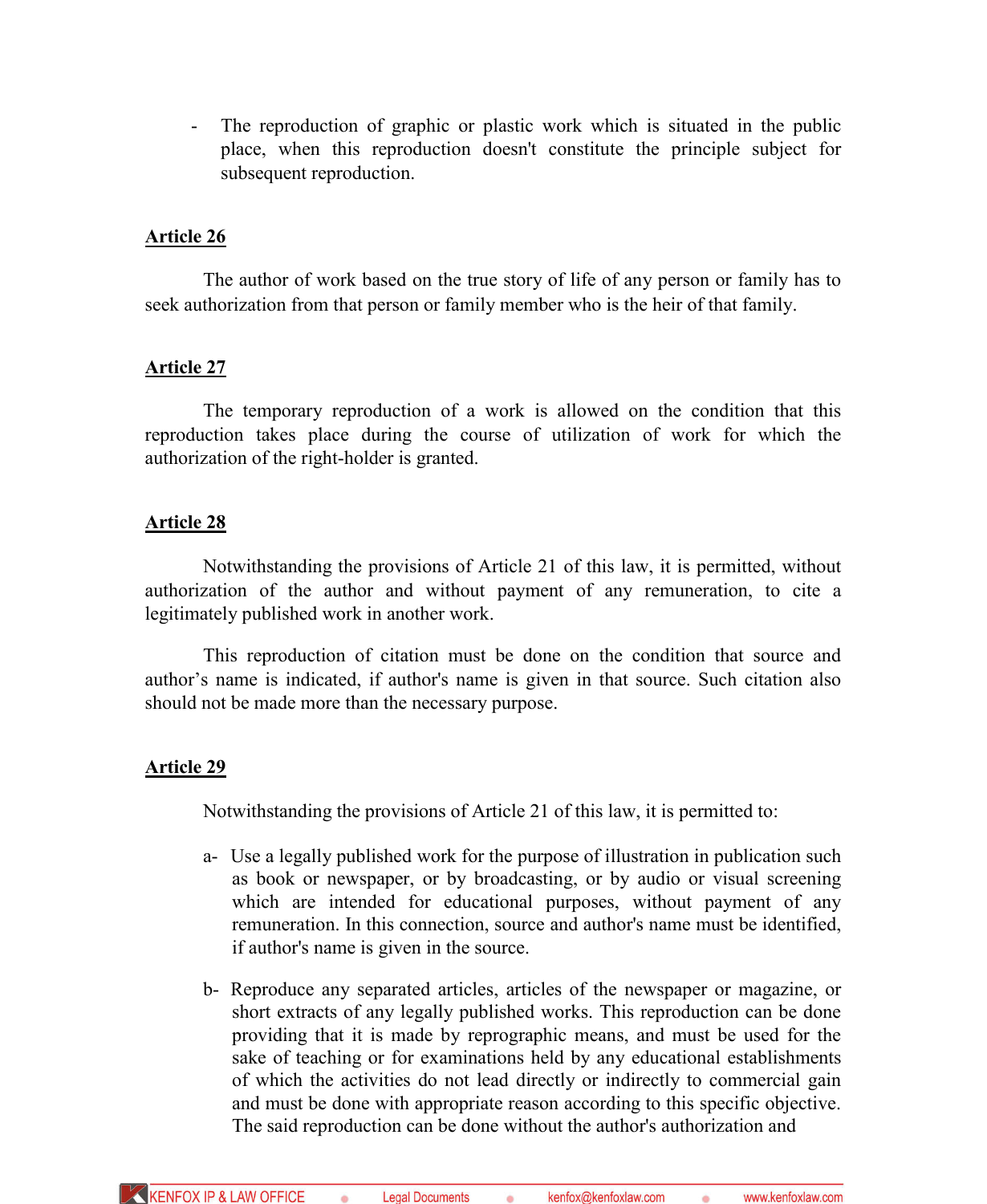without payment of any remuneration, but if the author's name is mentioned in the source, this source and name must be identified.

### **SECTION 5**

### **Duration of the protection of Economic Right**

### **Article 30**

The protection of economic right started from the date of the creation of a work. This protection covers the life of the author, and the whole 50 (fifty) years following his/her decease.

In the case of a work of collaboration, the economic rights shall be protected during the life of the last surviving author and for 50 (fifty) years after his/her death.

### **Article 31**

The economic right in a work, published in an anonymous manner or under a pseudonym, is protected within the entire period of 75 (seventy five) years counted from the end of calendar year in which such work has been published, with the right-holder's authorization, for the first time.

If such an event failing to occur during the 50 (fifty) years following the creation of this work, 75 (seventy five) years period of protection will be counted from the end of the calendar year in which such work has been made accessible to the public.

If such an event failing to occur during the 50 (fifty) years following the creation of that work, 100 (one hundred) years period of protection will be counted from the end of the calendar year of its creation.

If, before the expiry of the said period, the identity of the author is revealed or is established beyond doubt of the public, the provisions of Article 30 is applied.

The economic rights in a collective, or audiovisual or posthumous work are protected within the entire period of 75 (seventy five) years counted from the end of the calendar year in which such work has been legally published for the first time.

If such an event failing to occur in the 50 (fifty) years following the creation of this work, 75 (seventy five) years period of protection will be counted from the end of the calendar year in which such work has been made accessible to the public.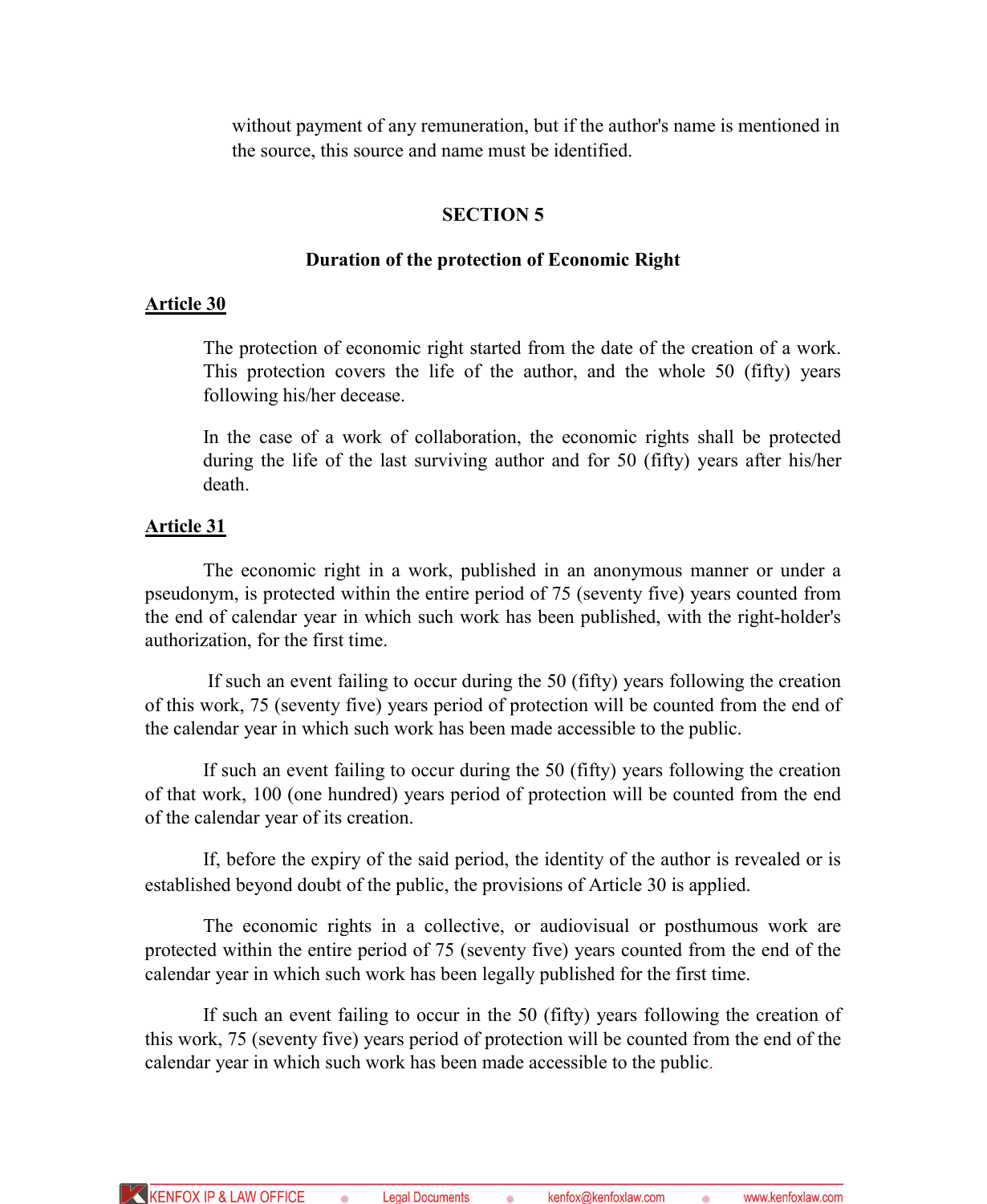If such an event failing to occur during the 50 (fifty) years following the creation of this work, the 100 (one hundred) years of protection will be counted from the end of the calendar year of its creation.

### **SECTION 6**

### **Transfer of Economic Right**

### **Article 32**

The transfer of right mentioned in any paragraph of Article 22 of this law does not imply the transfer of other rights stipulated in other paragraphs.

When there is a contract covering the transfer or granting license for one of the rights mentioned in this article, its effective scope is limited to the conditions of exploitation provided for in the contract.

### **Article 33**

Due to the death of the author, economic right can be transferred to the author's heir or to any third party based on the provisions of the author's will.

In case of having no heir or will, the governance and administration of this right is the responsibility of the state represented by the Ministry of Culture and Fine Arts.

### **SECTION 7**

### **The Exploitation of Economic Right**

### **Article 34**

Contracts of the exploitation of economic rights must be stated in writing, otherwise this contract will be considered as null and void. Only the author or rightholder may have right to present any reasons for the nullity of contract.

### **Article 35**

The contract for transferring of the exploitation of author's rights must be stated in writing, and separately specified each domain of exploitation of those transferred rights which are properly limited as to its coverage, and its extent, as to place, objectives and as to duration.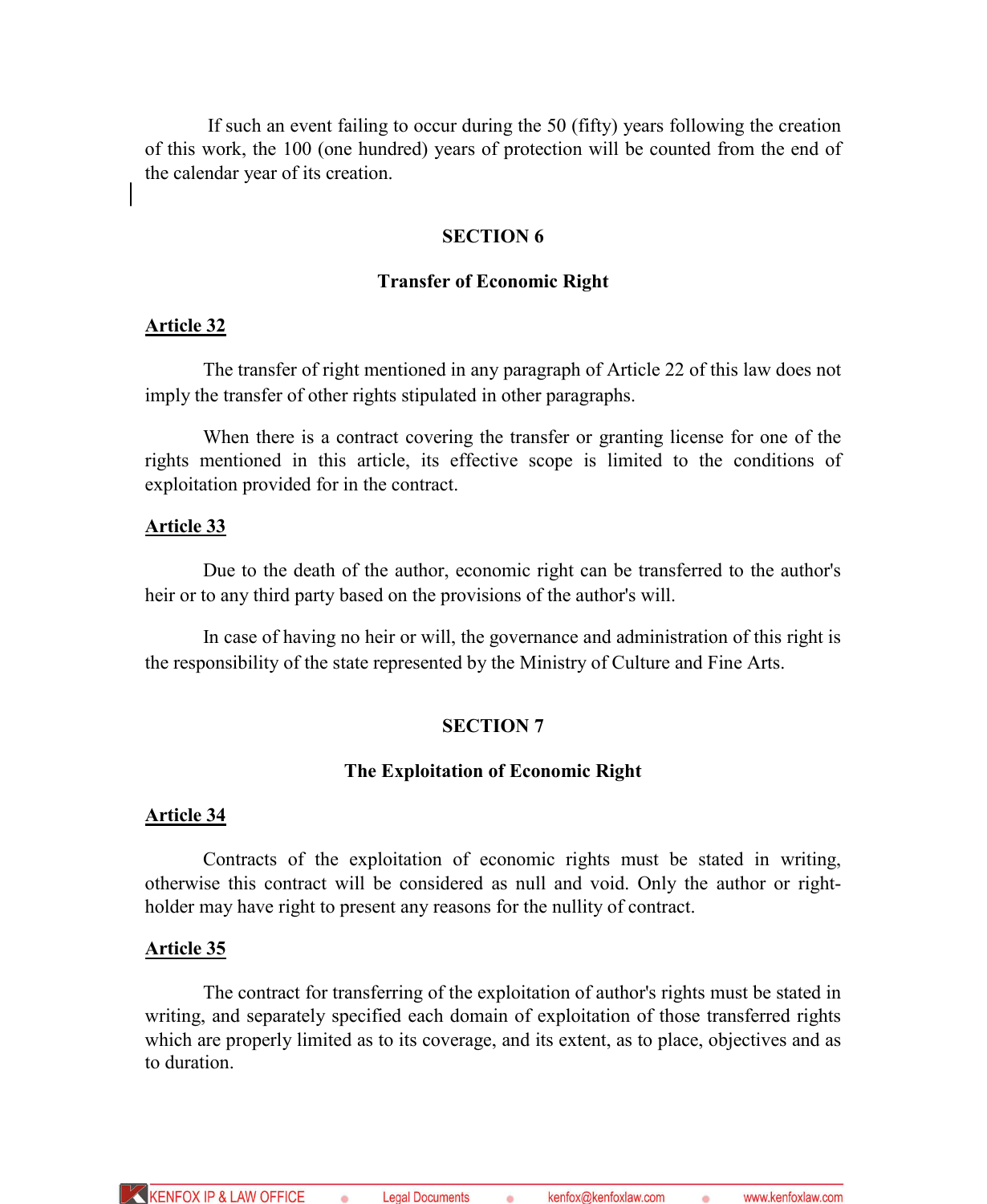### **Article 36**

In case of individual author contributes his/her separated work in the framework of establishing a collective work, those individual authors can separately make the exploitation on their own contribution, unless having any contradicted provisions, providing that that author doesn't cause any damages to the exploitation of that collective work.

In the case of work created by co-authors, the exploitation can be done unless having consent of the co-authors. In the case of those co-authors cannot reach any consent, the court will decide on that case.

### **Article 37**

The transfer of right for exploitation on the author's work may be done wholly or partly. The author will receive the benefit from this transfer in accordance with the provisions of the transfer contract.

### **SECTION 8**

### **Deposit and Registration of Work**

### **Article 38**

Every work is automatically protected. The authors or right-holders may deposit their works at the Ministry of Culture and Fine Arts.

# **Article 39**

The registration may be voluntarily done at the Ministry of Culture and Fine Arts. This registration requires the record of the author's real name, date of the first publication of work, and date of the creation of work, as well as the record of the author's right.

### **Article 40**

The Ministry of Culture and Fine Arts shall issue the Certificate of Registration for the registered work. The applicant has to pay registration fee in accordance with the Joint-Declaration (PRAKAS) of the Ministry of Culture and Fine Arts and the Ministry of Economy and Finance.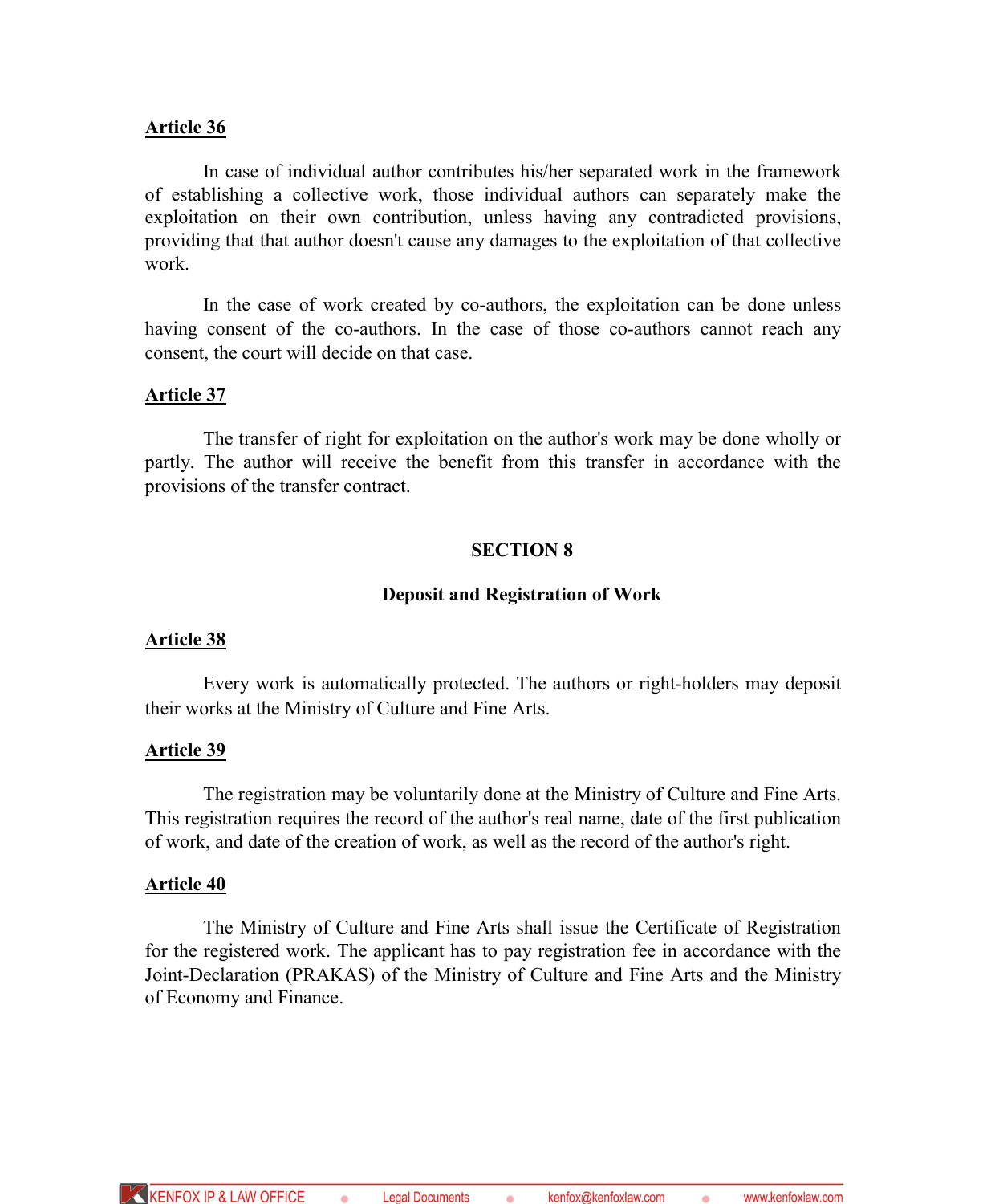# **CHAPTER III**

# **Related Rights**

# **SECTION 1**

# **Right of Performer**

### **Article 41**

The performer has exclusive right to authorize or undertake the following acts:

- a) The broadcasting and the communication to the public of his/her performance, except for the broadcasting of phonogram fixation of the performance authorized by the performer or re-broadcasting through television broadcasting or having authorization of the first broadcasting organization initially broadcast this performance.
- b) The fixation in phonogram of his/her unfixed performance.
- c) The reproduction of a fixation in phonogram of his/her performance.
- d) The distribution to the public by sale or transfer of ownership, of an original fixation in phonogram of his/her performance that have not been a subject to any distribution authorized by the performer.
- e) The rental or lending to the public of an original fixation in phonogram of his/her performance or copies thereof.

Unless otherwise having no contradicted agreement, the performer has the following rights to:

- Authorize the broadcasting through any broadcasting organization, but the other broadcasting organizations are not authorized to broadcast this performance.
- Authorize the broadcasting through any broadcasting organization but that broadcasting organization is not authorized for the fixation of this performance in the phonogram.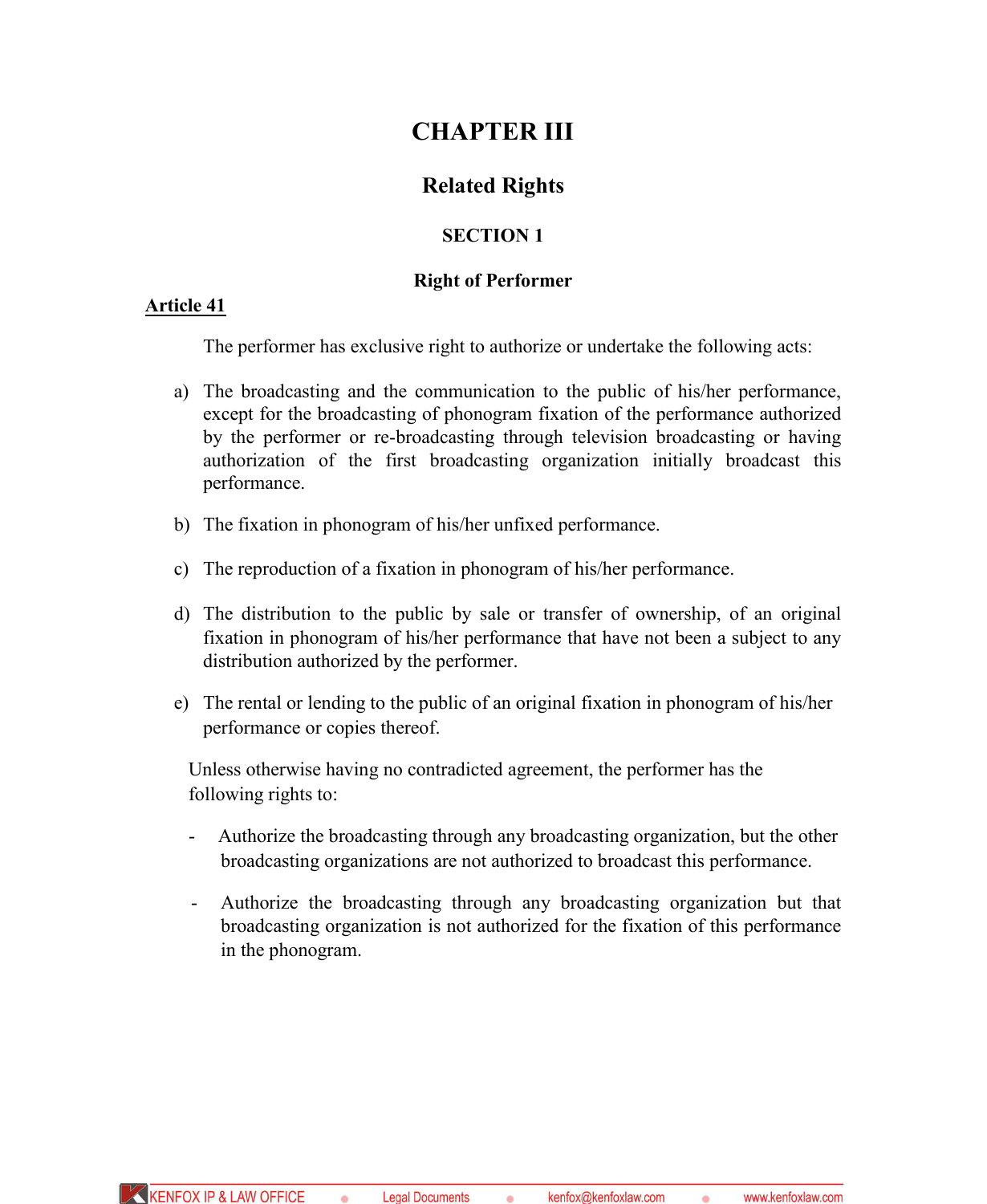### **Article 42**

Independently of the economic right, and even after the transfer of this right, the performer retains the right to require his/her written name to be displayed on live performance or fixed performance except for the mode of use necessitates the omission of this mention. The performer retains his/her right to object to all deformation, mutilation or other modifications of his/her performance which are prejudicial to his/her reputation.

### **Article 43**

Performers cannot forbid the reproduction and the communication to the public of their performance, if it is accessory to an event constituting the principal subject of a scene, or of a work, or of an audio-visual document.

### **SECTION 2**

### **Rights of Phonogram Producers**

### **Article 44**

Phonogram producer has the exclusive right to record, to reproduce, or to communicate to the public of his/her phonogram.

### **Article 45**

All reproductions, sales, exchanges, leases, and communication to the public of the phonogram must require the authorization of the phonogram producer.

The phonogram producer has right to distribute to the public, by sale or by means of transfer of ownership, the original or copies of the phonogram that has not been subjected to any distribution authorized by that producer.

The phonogram producer also has right to import the copy of his/her phonogram for the purpose of communicating to the public.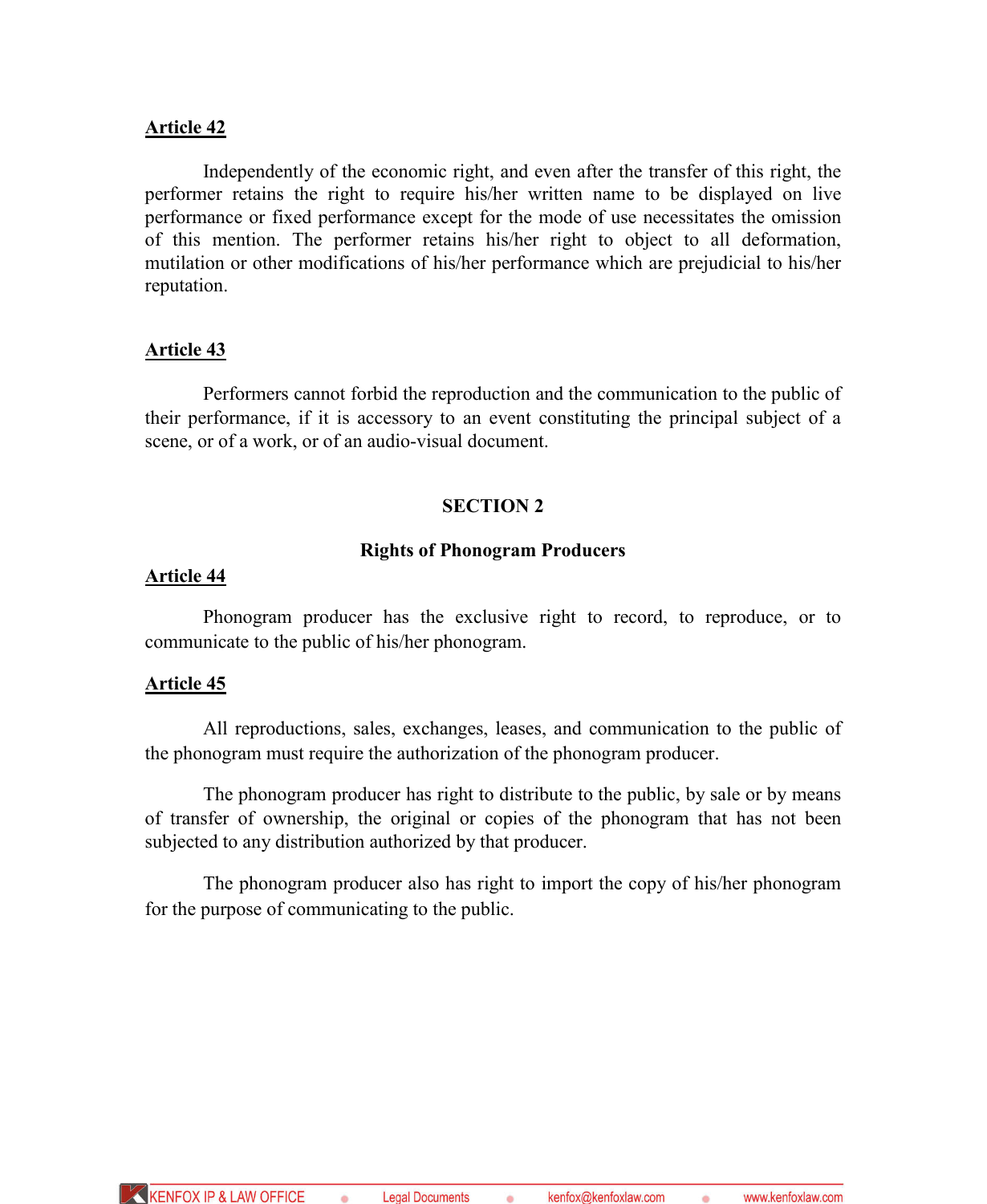### **SECTION 3**

### **Rights of Video Producer**

### **Article 46**

Video producer is the natural or legal person who has the initiative and responsibility for the recording of a sequence of images, with or without sound, leading to the realization of a video production.

All reproduction of video recording for the purpose of communicating to the public, sale, exchange, and lease requires the authorization of the video producer.

The transfer of right of the video producer recognized by virtue of this article cannot be done separately from the author's right and the performers' right which incorporated into the work of this video production.

### **SECTION 4**

### **Rights of the Broadcasting Organizations**

### **Article 47**

Broadcasting organizations consist of radio, television, and cable television station. These organizations have exclusive right to undertake or authorize the fixation of its broadcast, communication to the public, re-broadcasting, reproduction, distribution or first lease of the copy of its broadcast.

### **Article 48**

The reproduction of any broadcast belonged to the broadcasting organization for the purpose of sale, lease, exchange, broadcasting or communicating to the public anywhere, must require the authorization of the said organization.

# **SECTION 5**

### **Remuneration**

### **Article 49**

.

If a phonogram has been produced for commercial purposes, or a reproduction of such phonogram is used directly for broadcasting or other communication to the public, or is publicly performed, a single equitable remuneration, for the performers and the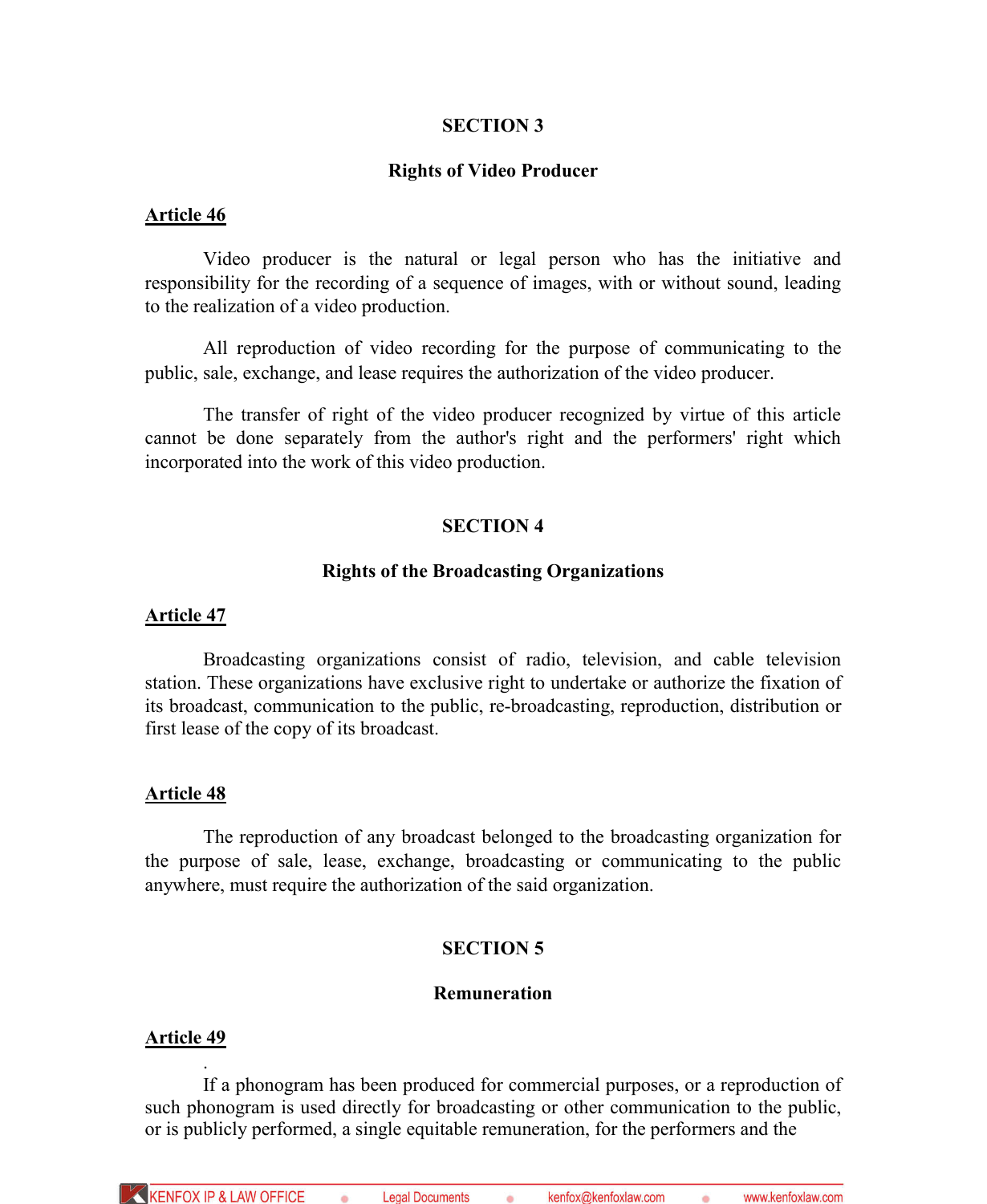producer of the phonogram, shall be paid by the user to the organization governing this collective right.

The organization governing collective right is a legal person having duty to administer this remuneration, which is determined by the sub-decree.

### **SECTION 6**

### **Limitations of Rights**

### **Article 50**

Notwithstanding the provisions of articles 41, 42, 43, 44, 45, 46, 47 and 48 of this law, the following acts are permitted without the authorization of the right-holder, and without payment of any remuneration:

- a) The reporting of news events, on condition that only short fragments are extracted from the performance or from the substance of phonogram or from a broadcast.
- b) The reproduction merely for the purposes of scientific research.
- c) The reproduction for the framework of educational purpose, except for the performance or phonogram which has been produced for the educational purposes.
- d) Quotation, in the form of short citation extracted from the performance or phonogram or broadcast, provided that such quotation is conformed to the reasonable practice and justified the proper informative objective.
- e) All other uses constituting exceptions concerning works protected under copyright by the virtue of this law.
- f) Picture and sound recording for the purpose of wholly or partly simultaneous broadcasting on the realization of a ceremony, meeting or other national events from the broadcasting of the original station.

# **Article 51**

The provisions of Article 41 of this law will not be applied, whenever the performer authorizes the incorporation of his/her performance in a visual or audiovisual fixation.

# **Article 52**

The provisions of article 41 will not be applied for the case of any broadcasting organization which copies or reproduces by its own manner (the performance or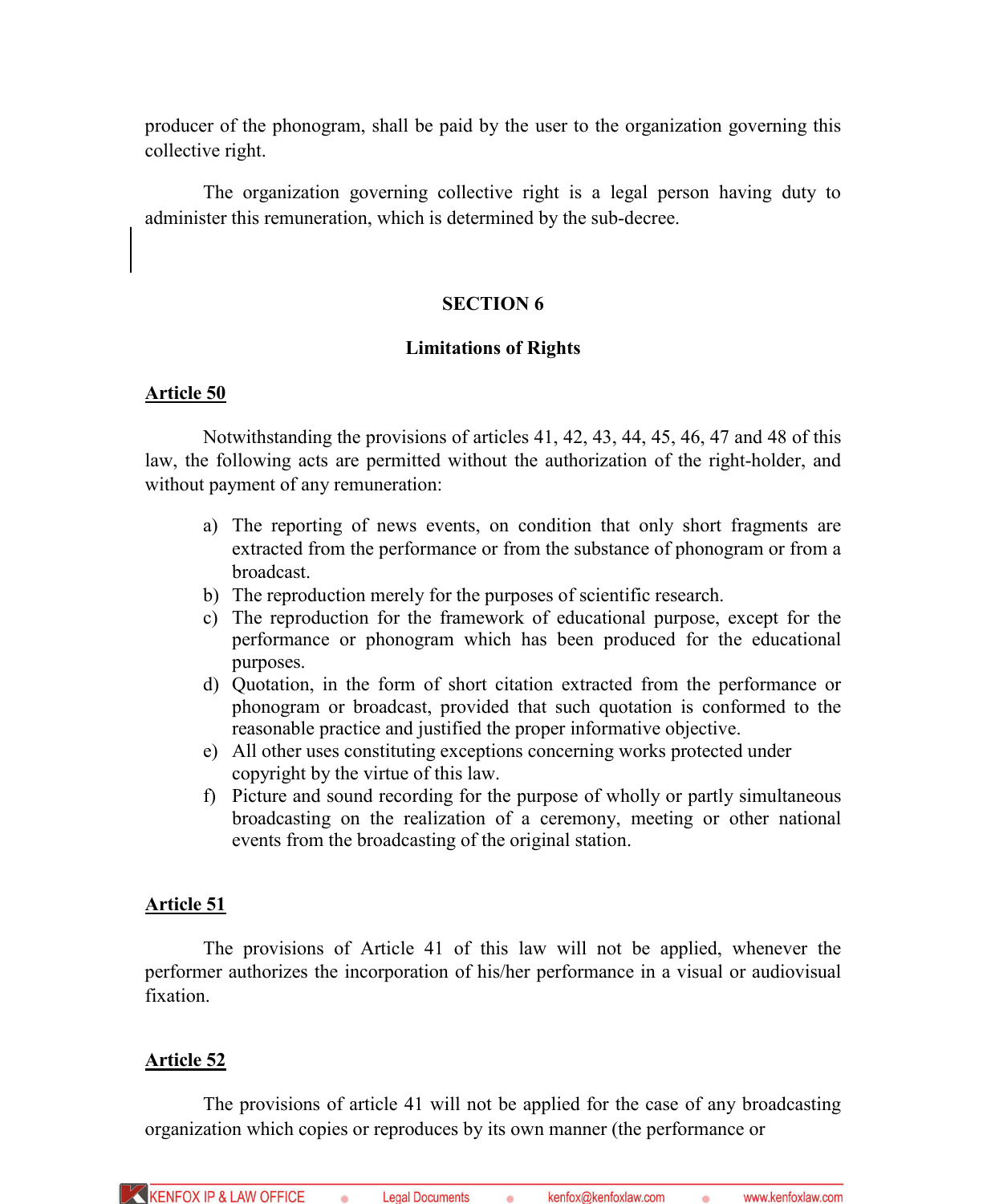phonogram or broadcast), in order to broadcast it in the commercial advertisement program of that broadcasting organization.

For all acts implemented by virtue of the above-mentioned paragraph of this article, every reproduction of works or copied thereof should be destroyed within 06 (six) months after the making , with the exception of a single copy which can be kept for the sole purpose of archival conservation.

# **SECTION 7**

### **Duration of Protection**

### **Article 53**

- 1. The duration of protection for performer shall be 50 (fifty) years following the calendar year in which the performance was fixed in the phonogram, or in the absence of such fixation, from the end of the calendar year in which the performance took place.
- 2. The duration of protection for the phonogram producer shall be 50 (fifty) years following the calendar year in which the phonogram has been published, or in the absence of such publication, from the end of the year following the fixation of the phonogram.
- 3. The duration of protection of the broadcasting program of the broadcasting organization shall be 50 (fifty) years following the end of calendar year in which this program has been broadcast.

# **SECTION 8**

# **The Transfer of Right**

### **Article 54**

Article 32, 33, and 34 of this law will be applied for the right of performer, phonogram producer, and broadcasting organization.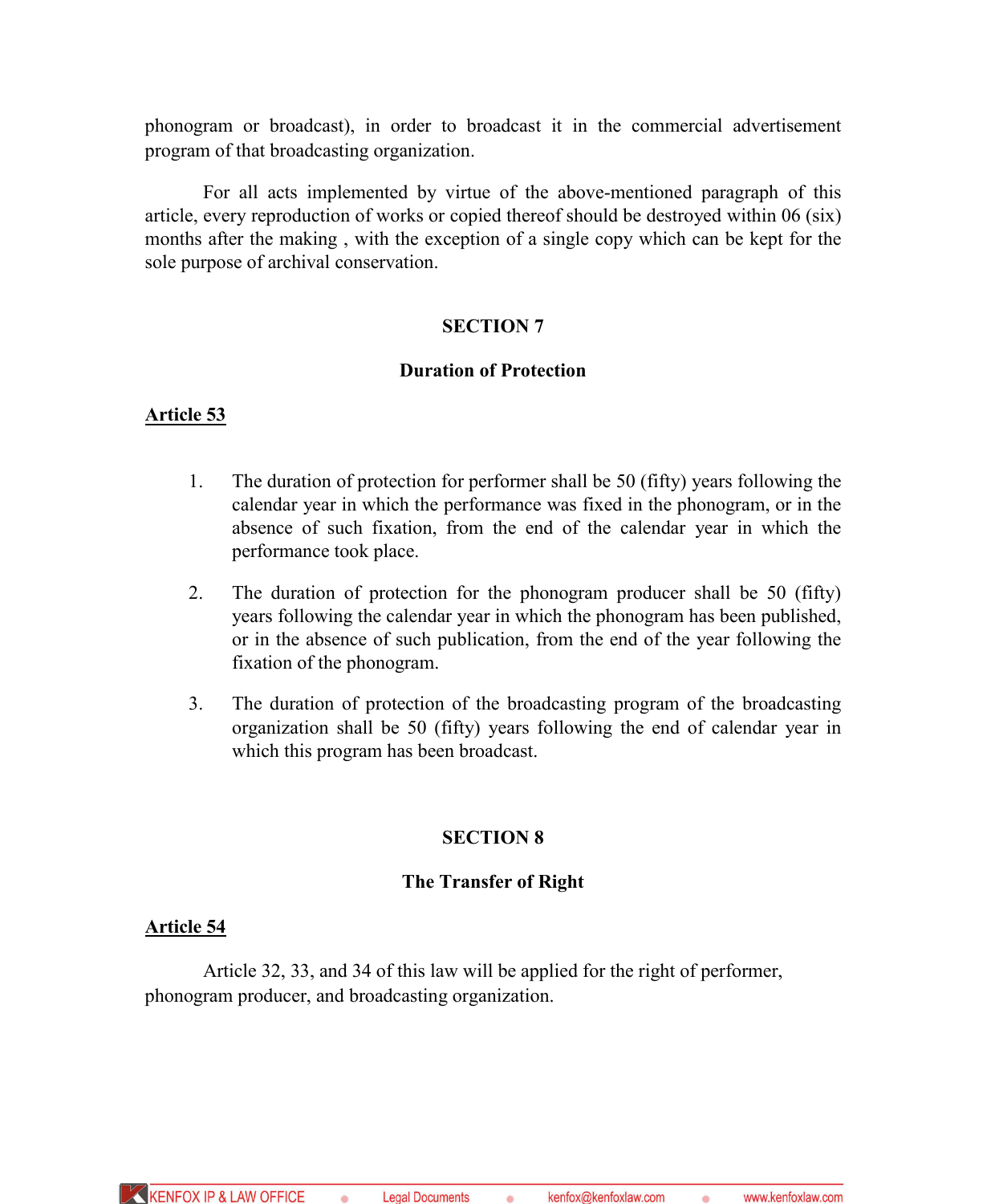### **SECTION 9**

### **The Deposit**

#### **Article 55**

Article 38, 39, and 40 of this law will be applied for the right of performer, phonogram producer, and broadcasting organization.

# CHAPTER IV

# Collective Management of Rights

#### **Article 56**

The author of work and related-right holder can establish the collective management organization to protect and manage their economic rights.

The establishment of collective management organization of author's right, performer's right, and phonogram producer's right or video producer's right must require the recognition of the Ministry of Culture and Fine Arts.

The collective management organization of broadcasting right via radio, television, and cable television of the broadcasting organizations shall require the recognition of the Ministry of Information.

# CHAPTER V

### Disputes and Penalties

### **Article 57**

Whosoever suffers or risks to suffer a violation of his/her copyright or related right can file petition to the court, in order:

- a) To prohibit this violation of right, if it will be soon imminent.
- b) To desist the defendant from violating his/her right, if it is continue. The complainant may file petition to have the defendant being subjected to the compensation of damages, to the redress of moral injury, and to the return of the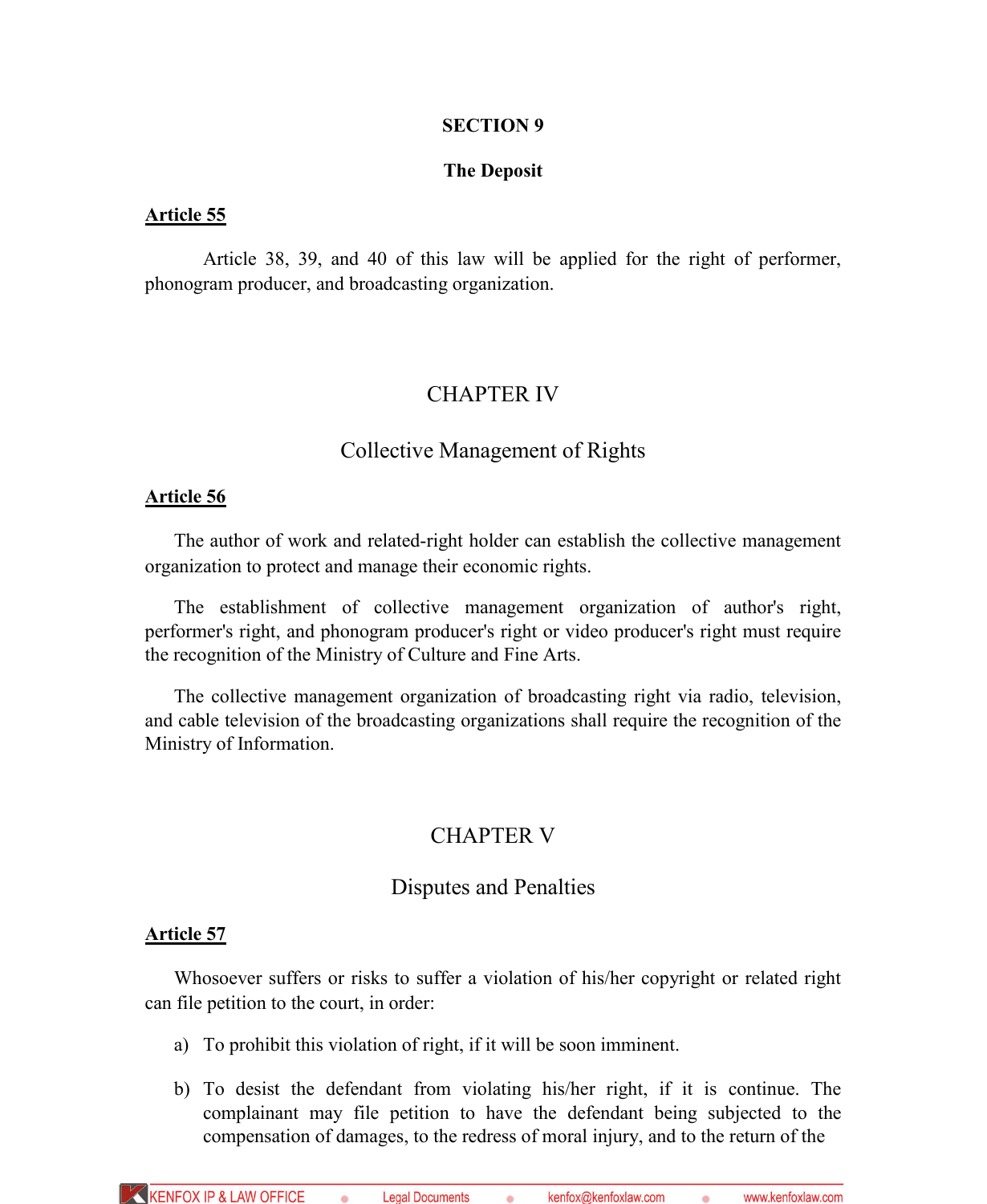disputed equipment or materials, as well as to the return of any benefits deriving from that illegal act.

### **Article 58**

The court has authority to order the confiscation, destruction of equipment or materials being produced or used or made available in an illegal manner, or of equipment used in the violation, and which are found in the possession of the defendant or are being held by the application of this law.

### **Article 59**

The court has authority to order all provisional measures necessary to ensure the conservation of evidence, especially the confiscation of subject matters reproducing from the unauthorized reproduction of a work.

The complainant is held responsible for the injury caused to the defendant, if his/her petition is proved to be unfounded by the court.

### **Article 60**

Within 30 (thirty) days of the seizure, owner of the seized property, or a third party who governs the seized equipment or materials, can file petition to the court for the lifting of this seizure or to limit its effects.

### **Article 61**

Within 30 (thirty) days of the seizure, if there is no sufficient petition being filed to the court, the court may order the lifting of this seizure based on the request of the seized property's owner, or on the request of a third party who governs the seized property.

### **Article 62**

For the purpose of Articles 64 and 65 of this law, the following acts are considered as illegal:

1. The production or importation for sale or lease of any device or means specifically designed or adapted to circumvent any device or means or intend to restrict the quantity of the reproduction of a work, a phonogram or a broadcast, or to impair the quality of the copies being made.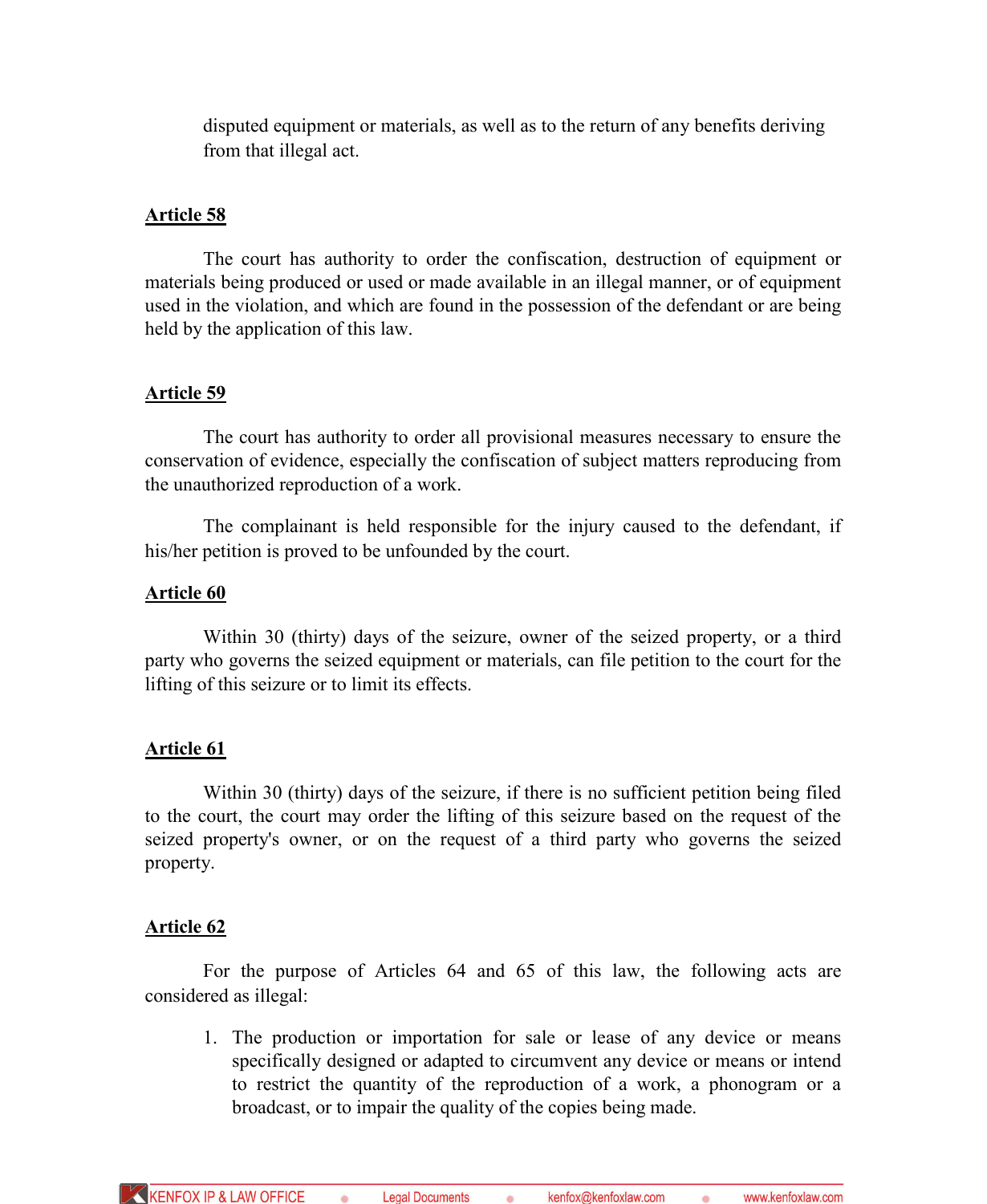- 2. The production or importation for sale or lease of any device or means that is susceptible to assist the unauthorized person in the reception of an encrypted program, which is broadcast or otherwise communicated to the public, including the broadcasting by satellite.
- 3. The suppression or modification, without being permitted by the right-holder, of all information related to the regime of rights presented in electronic form.
- 4. The distribution or importation for the purpose of distribution, broadcasting through broadcasting organization, communication to the public or making available to the public, without authorization, of works or performances, of phonogram or broadcast of the broadcasting organization, while knowing that the information relating to the regime of rights, presented in electronic form, has been already suppressed or modified.

The expression "information on the regime of rights" extends to:

- Information revealing the identification of the author, characteristics of the work, identification of the performer, characteristics of the performer, identification of the phonogram producer, characteristics of the phonogram, identification of the broadcasting organization, and characteristics of the broadcasting organization.
- Information enable someone to know the identity of the right-holder or characteristics of the information on the conditions and procedures in the utilization of work and other products covered by this law, and characteristics of number or code representing that information.

# **Article 63**

The customs authority can, based on the written petition of the owner of copyright or related right owner, retain under its framework of merchandise control, of which in the opinion of the right-holder constitutes the infringed goods. The court, competent authority who is the petitioner, and the governor of goods should be informed, without delay, by the customs authority, of the confiscation to which applied by this institution in regard to the said goods.

Subjected to the customs legislation which is contradicted to this provision, this measure can be rightfully lifted, in the case that within the period of 10 (ten) working days, counted from the date of notification on merchandise retention, the petitioner fails to prove any justified evidence to the customs authority in regard to:

- The request to the court for the retention measure, as specified in article 59 of this law.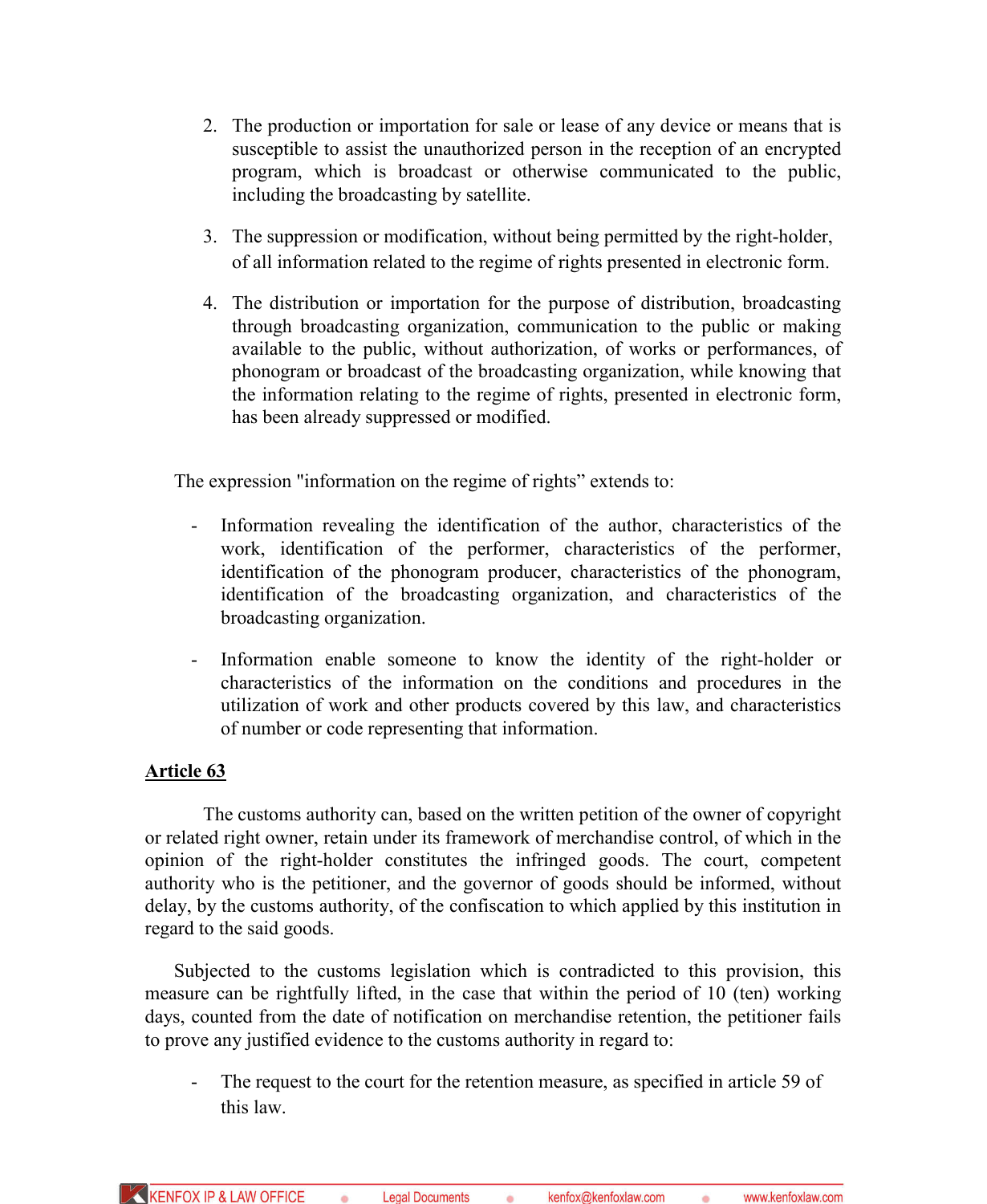- The petition to the court which is constituted the required security in order to cover any eventual responsibilities.

The petitioner is held responsible for the injury caused by the retention of goods, if his/her petition proves to be unfounded.

The provisions on border measures specified in the "Law on Marks, Trade name and Acts of Unfair Competition" must be applied for the supplement utilization of this article.

### **Article 64**

All production, reproduction, or performance, or communication to the public, by whatever means, (of a work) in violation of the author's right, as defined by this law, are offences which must be punished by law.

Infringement of production or reproduction is punishable by 06 (six) months to 12 (twelve) months and/or 5,000,000 (five million) Riels to 25, 000, 000 (twenty five million) Riels fine. Double punishment is applied in case of repeated offense.

The importation or exportation of product obtained from the infringed acts of reproduction is punishable by 06 (six) months to 12 (twelve) months and/or 2,000,000 (two million) Riels to 10, 000, 000 (ten million) Riels fine. Double punishment is applied in case of repeated offense.

Infringement of performance or communication to the public is punishable by 01 (one) month to 03 (three) months and/or 1,000,000 (one million) Riels to 5, 000, 000 (five million) Riels fine. In case of having several offenses, punishment will be multiplied by the number of offense. Double punishment of the previous cases is applied in case of repeated offense.

### **Article 65**

All production or reproduction (of a work) without having authorization of the performer or phonogram producer or video producer or broadcasting organization is punishable by 06 (six) months to 12 (twelve) months imprisonment and/or 5,000,000 (five million) Riels to 25,000,000 (twenty five million) Riels fine. In case of repeated offense, double punishment will be applied.

The importation or exportation of phonogram, cassette, or video cassette without authorization of the performer or phonogram producer or video producer or broadcasting organization is punishable by 01 (one) month to 03 (three) months and/or 2,000,000 (two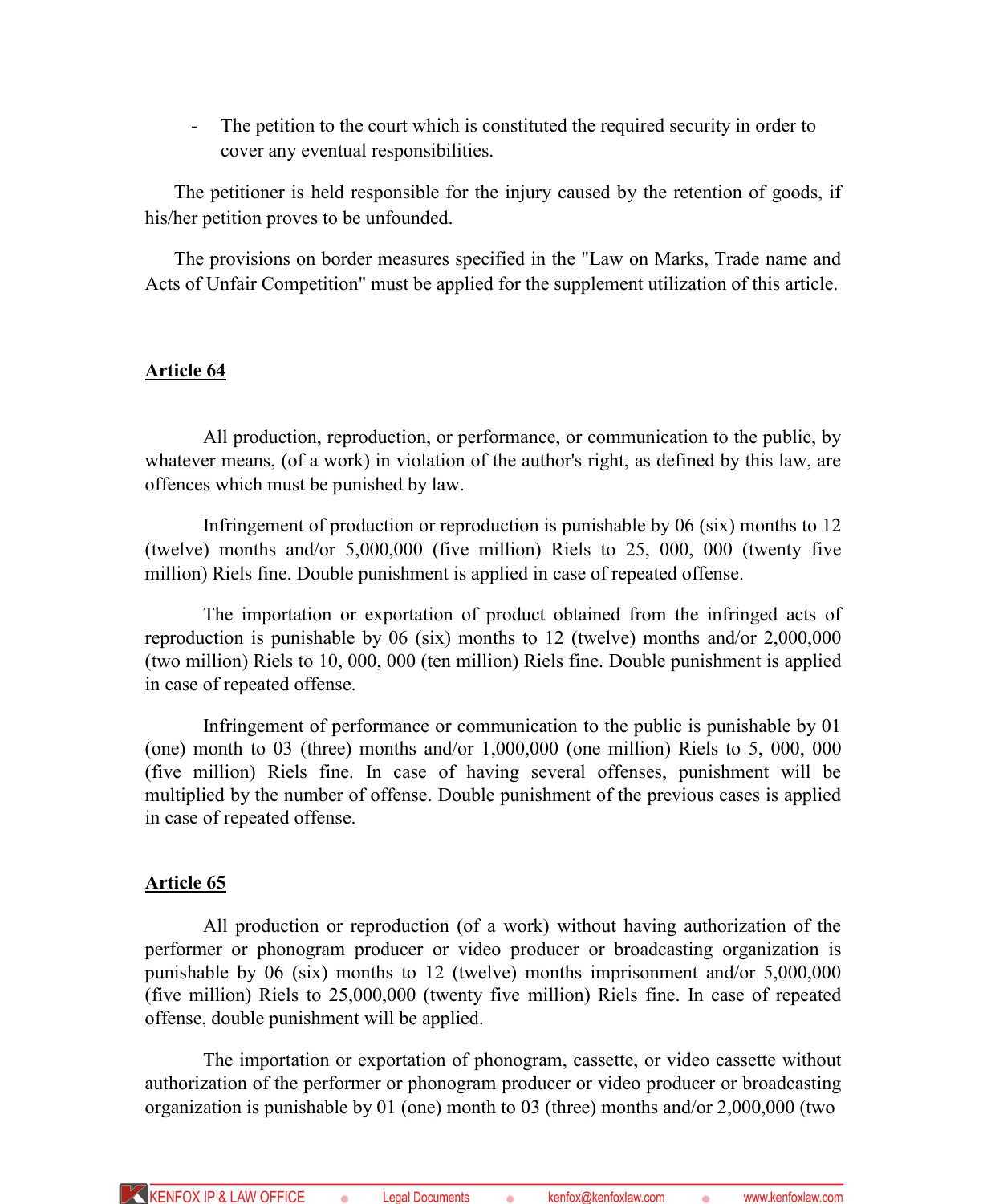million) Riels to 10, 000, 000 (ten million) Riels fine. Double punishment is applied in case of repeated offense.

The broadcasting by broadcasting organization without permission of the performer or phonogram producer or video producer or broadcasting organization is punishable by 01 (one) month to 03 (three) months and/or 1,000,000 (two million) Riels to 10, 000, 000 (ten million) Riels fine. Double punishment is applied in case of repeated offense.

### **Article 66**

In each case covered by article 64 and article 65 of this law, the court may decide as the following:

- To order the confiscation of all or parts of the revenue obtained through the acts of infringement, and equipment specially installed for the purpose of committing this offence.
- To order the confiscated materials or equipment to be returned to the owner of copyright or related right, without prejudice to any moral injury to be compensated.
- To order the destruction of the confiscated materials or equipment.

# **CHAPTER VI**

# **The Application of International Treaties**

### **Article 67**

The provisions of any international treaties in respect of Law on Copyright and Related Right, to which the Kingdom of Cambodia is a party, shall apply to matters dealt with by this Law.

In case of conflict with the provisions of this Law, the provisions of those international treaties shall prevail.